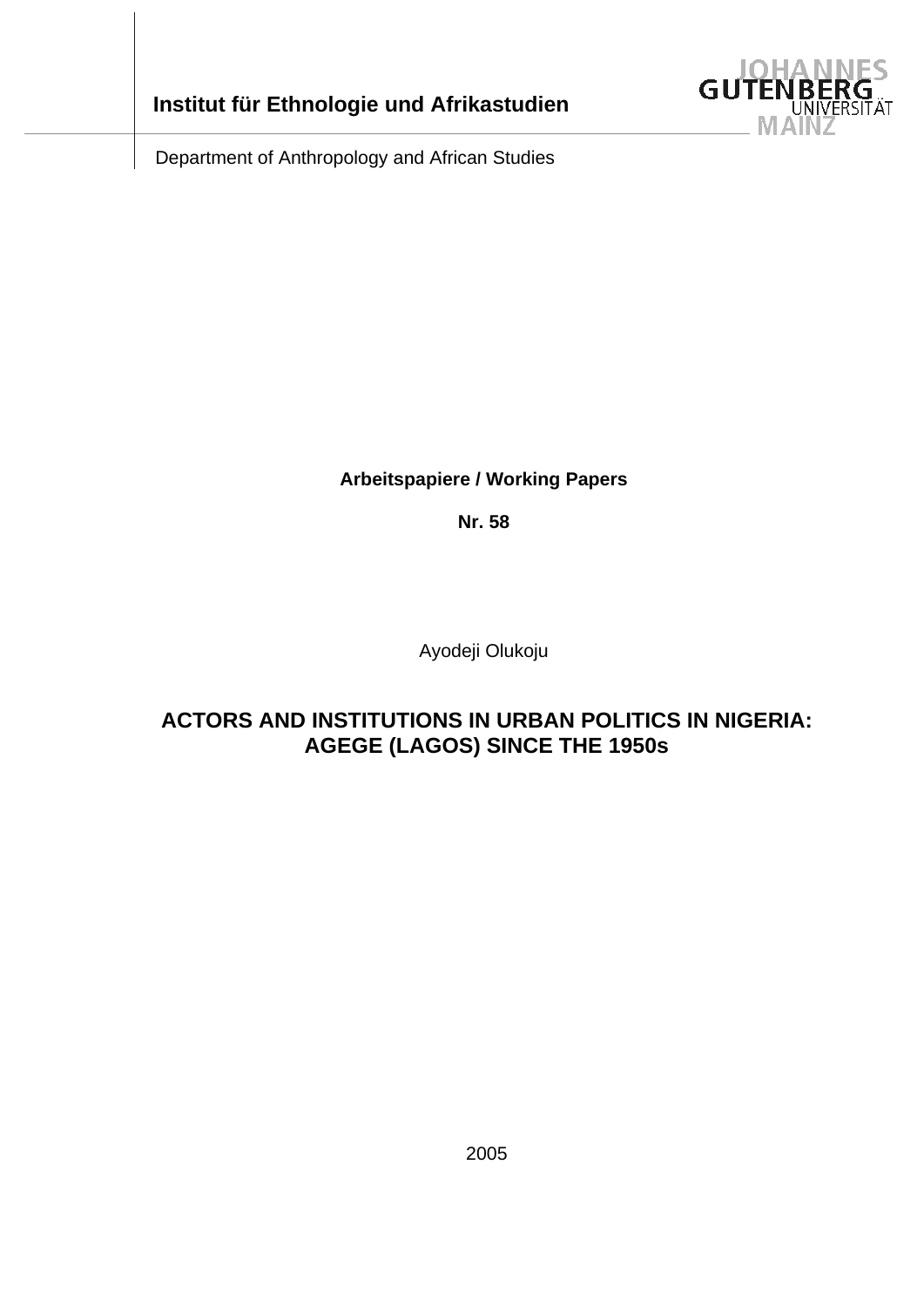

The Working Papers are edited by

Institut für Ethnologie und Afrikastudien, Johannes Gutenberg-Universität, Forum 6, D-55099 Mainz, Germany. Tel. +49-6131-392.3720, Email: ifeas@mail.uni-mainz.de; http://www.uni-mainz.de/~ifeas Geschäftsführender Herausgeber/ Managing Editor: Nikolaus Schareika (schareik@mail.uni-mainz.de)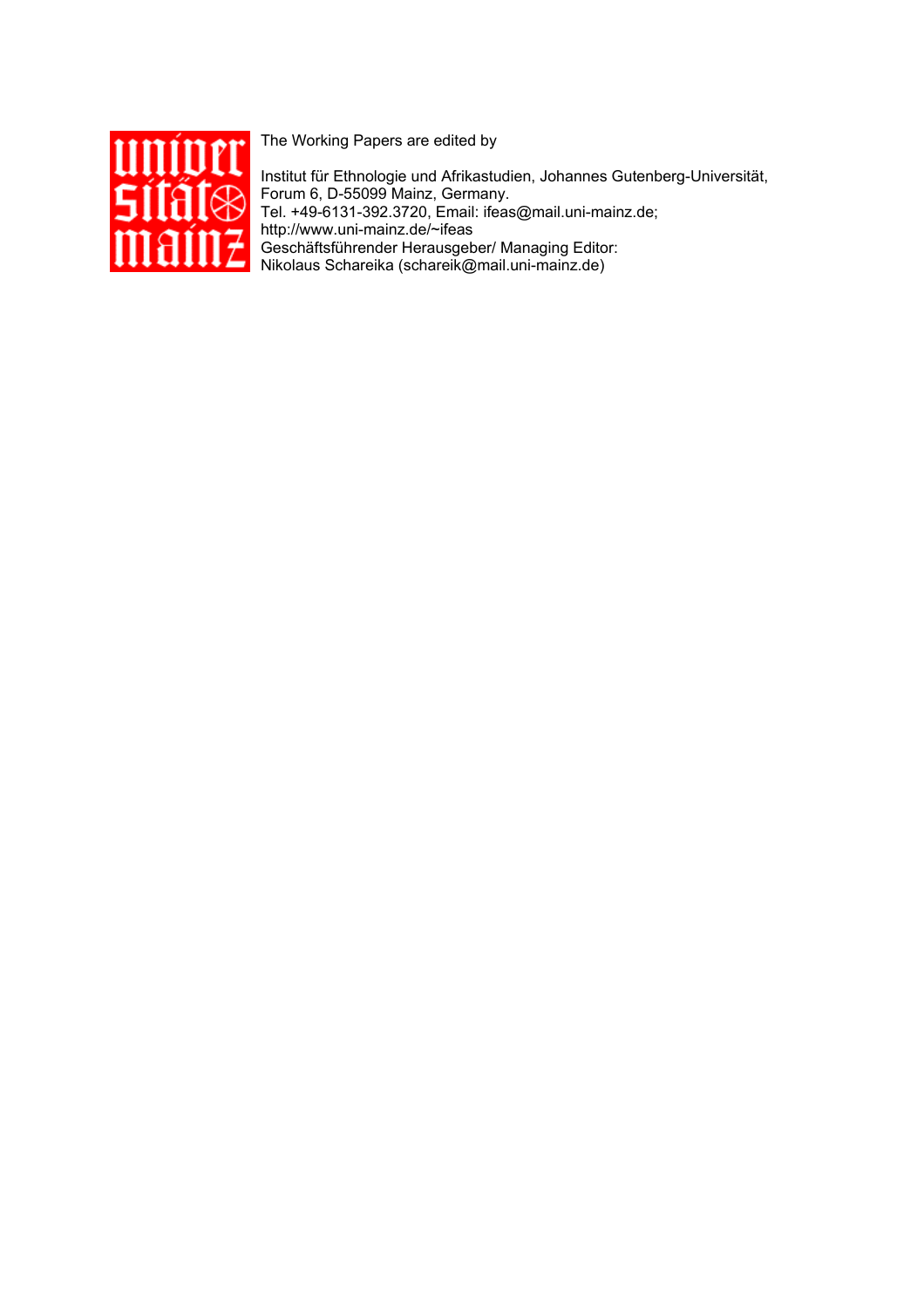# **ACTORS AND INSTITUTIONS IN URBAN POLITICS IN NIGERIA: AGEGE (LAGOS) SINCE THE 1950s\***

# **By Ayodeji Olukoju**

# **Professor, Department of History & Strategic Studies, University of Lagos**

# **INTRODUCTION**

With only a few exceptions (for example, Barnes, 1986), existing studies of urban politics, economy and society in Nigeria have concentrated on developments at the macro level. This is especially true of Lagos, which has been studied as a city in its own right or as part of a state in the Nigerian Federation (Baker, 1974; Cole, 1975; Aderibigbe, 1975; Adefuye et al., 1987; Olowu, 1990; and Lawal, 1994). While micro studies have their shortcomings, not least the tendency to provide details at the cost of a narrow focus, they are useful for highlighting the peculiar features and dynamics of particular wards or sections of a mega-city like Lagos. This justification accounts for the current examination of the roles of actors and institutions in a densely populated and multi-ethnic "ward" of Lagos. The study not only draws attention to local dynamics (which are often ignored or lost in the thicket of generalizations) but provides material for comparative analysis. Compared to Ajegunle, the subject of a recent study (Olukoju, 2005), for example, Agege provides interesting contrasts and parallels, which enable us to attempt some generalizations about the elements and dynamics of ward-level politics and society in metropolitan Lagos and its environs since the mid-twentieth century. Our focus on actors and institutions underscores the complementary roles of these dynamics in urban politics in Lagos. $<sup>1</sup>$ </sup>

The actors vary in size, influence and functions; there are individual, group and corporate actors. Given the sheer size of the community being studied, the various actors and their impact change in accordance with changing circumstances or contexts of their interactions. In terms of power relations in Agege, as in other parts of the city, there are clearly defined layers of power and authority, which are both formal and informal. Though the ward often seems to be unwieldy and "artificial", it is a sort of moral community with its own rules, the violation of which is a major cause of conflict. Security is a major issue at this level and the institutions and actors have devised (formal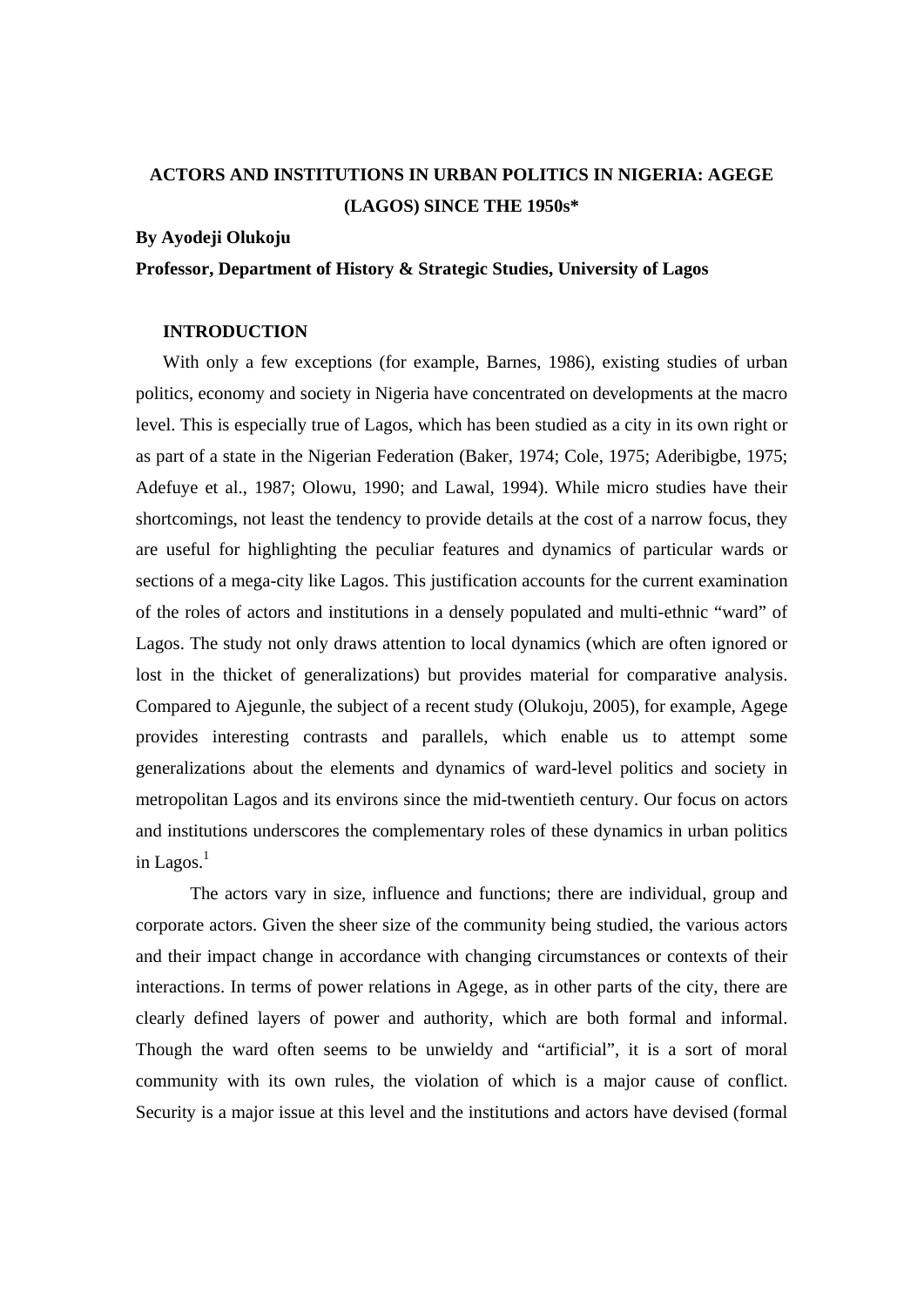and informal) ways of maintaining law and order. As will be shown in this piece, wardlevel actors have a large capacity for social mobilization for good or ill. They can instigate or forestall communal clashes, social unrest or political crisis. They play some overt or covert political roles and enjoy varying forms of state patronage. This relationship is symbiotic but not devoid of tensions.

# **THE STUDY AREA**

Agege Local Government Area (henceforth, ALGA) has a landmass of about eighteen square kilometres.<sup>2</sup> It is bounded in the north by Ifako/Ijaiye Local Government Area, in the west by Alimosho Local Government Area and in the east and south by Ikeja Local Government Area. The Agege community, as might be expected, is older than the unit known as ALGA as it had been settled since the seventeenth century by Awori-Yoruba, whose dispersal point was at Isheri-Olofin. It was from there that some elements moved to Orile-Agege, the original homestead of the Agege community. However, by the end of the nineteenth century, another settlement emerged near the railway station on the Lagos-Abeokuta line, constructed by the British colonial government between 1895 and 1911. Over time, the newer settlement took advantage of its strategic location to draw a steady influx of migrants and settlers till it became a much bigger community than the original homestead. Indeed, as commercial opportunities around the station expanded, the settlement extended to and incorporated Orile-Agege itself!

 The "new" Agege that thus emerged evolved its own political and administrative institutions. The community was divided into four wards, each administered by a council of eight male elders. In 1952, the membership of this council of elders was doubled to sixteen, the additional members being younger men who were expected to complement the elders and improve their performance. In 1954, Agege was made the headquarters of a District Council carved out of the Ikeja Native Authority, which also became a District Council. However, in 1967, following the creation of Lagos State and the onset of military rule, Agege was merged with (and subordinated to) Ikeja till it became an autonomous Local Government Area in 1989. Two other local government areas – Alimosho in 1991 and Ifako/Ijaye in 1996 – have since emerged from the original local government. In the face of the uncertainties and instability occasioned by these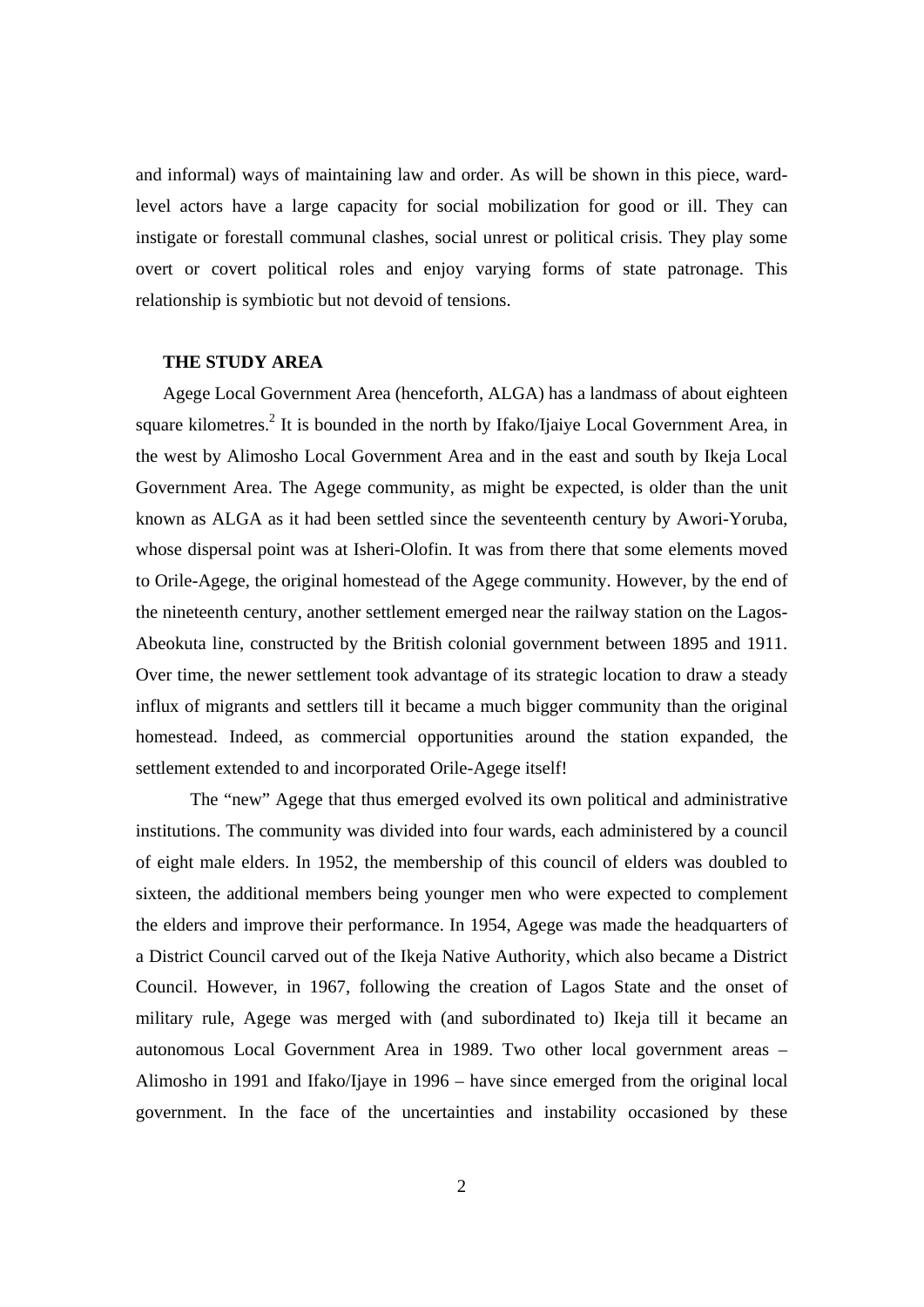administrative changes, the wards in the community functioned as the basis of administration in the area.

# **EVOLUTION OF LOCAL GOVERNMENT IN LAGOS**

The city of Lagos consists of a core on the Island of Lagos and adjoining settlements, which have been steadily absorbed by an expanding metropolis since the nineteenth century. This process was accentuated by the British take-over of Lagos in 1861 and the subsequent expansion of colonial rule over increasingly larger areas of the hinterland. As Lagos was a Crown Colony, the settlement was placed under the direct administrative control of the British. In reality, effective administration was limited to the city, and did not cover the entire dependency. The Northern District, in which Agege was located, and the adjoining settlements did not receive as much attention as the Island in terms of infrastructure and integration into Crown Colony administration (Olukoju, 2003a).

In 1927, the Northern District was virtually separated from the Municipality with the setting up of local districts first at Agege and later at Ikeja. The outbreak of the Second World War in 1939, and the subsequent exigencies of the war, disrupted any extensive plans for a coordinated administration of the Lagos Districts. However, by the 1950s, the politics of regionalism in the context of decolonization placed Lagos in the Western Region in 1953, a position that was reversed following the Kano riots of 1953, and opposition from the Northern and Eastern Regions. Under the Lyttelton Constitution of 1954, Lagos municipality was detached from the Western Region to constitute a Federal Territory as part of the concessions made to avert the break-up of the country. However, the Lagos Districts remained in the Western Region.

 By 1954, suburban Lagos had four district councils namely- Mushin District Council, the Ikeja District Council, the Ajeromi District Council and the Agege District Council, the present study area. These were subject to the Government of the Western Region, the headquarters of which was at Ibadan. However, with the creation of Lagos State in 1967, mainland settlements like Agege were added to the Municipality to constitute the smallest state (though one of the three most populous) in Nigeria.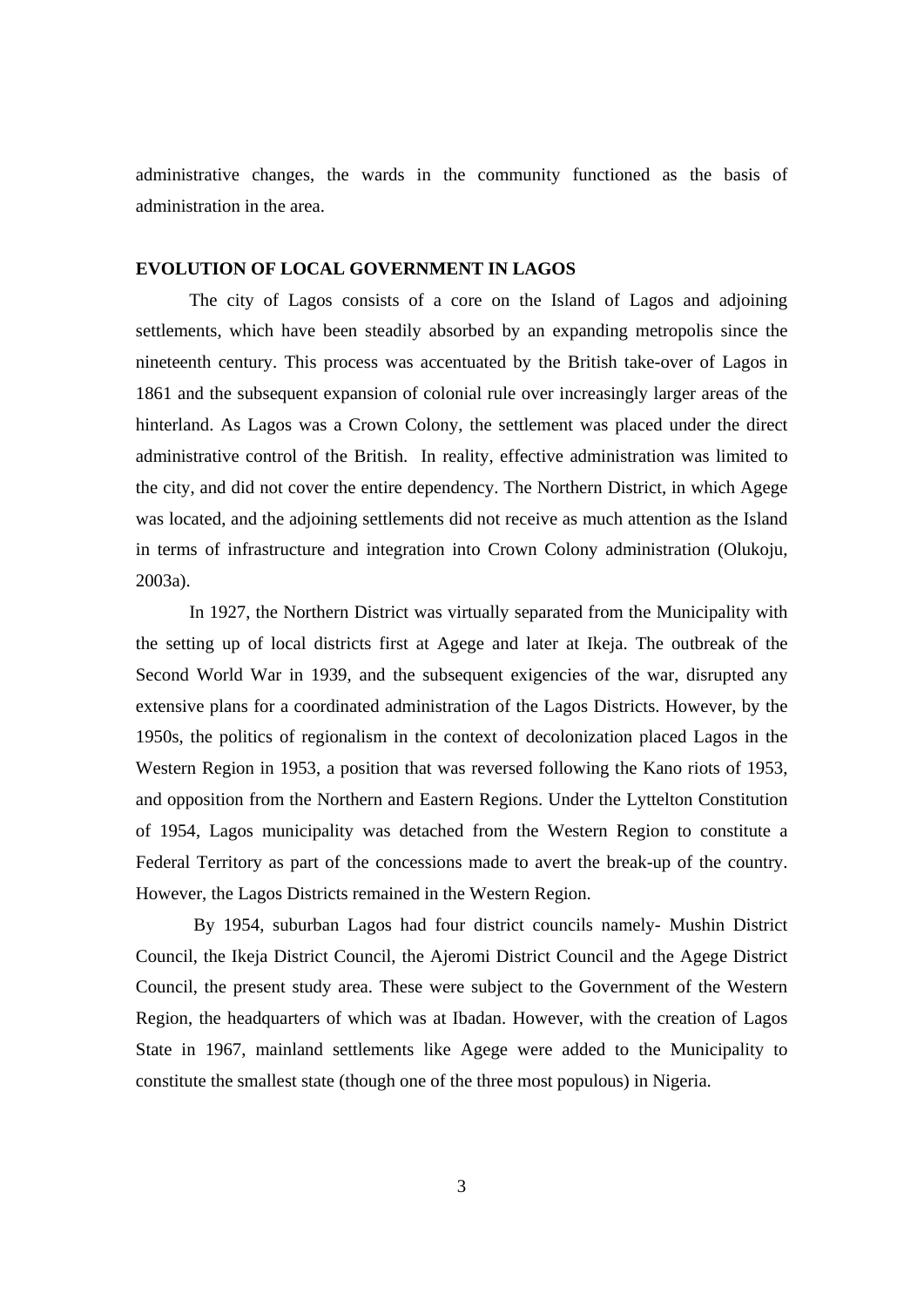The creation of Lagos State finally resolved the anomaly in the administration of Lagos. Until then, mainland settlements which were territorially contiguous with the Municipality were part of a Region whose capital was over a hundred miles away. This had serious implications for the provision of social services and physical infrastructure in the area (Olukoju, 2003a). Meanwhile, up to 1975, the Lagos metropolitan area comprised four districts: the Mushin Town Council, the Municipality of Lagos, the Ajeromi District Council and the Ikeja District Council, in which Agege was situated. The nationwide local government reforms of 1976 constituted a landmark for some reasons. First, they harmonised, for the first time, local government administrative practices across the country. Second, local government was formally recognised as the third tier of government below the State and Federal governments. Third, this was the first step in the continuous fragmentation of the local government areas in the country. Fourth, the foundation was laid for the constitutional allocation of a certain percentage of revenue from the Federation Account to local governments in Nigeria.

Yet, the imposed uniformity across the country has affected the local government system in diverse ways. For much of the era of military rule (1967-79, 1984-98), unelected officials were detailed to administer local governments other than theirs, thus reducing the scope for local participation. Conversely, democratic elections, whenever they held, have provided the local people the best opportunity of direct participation in local government affairs. However, regardless of the prevailing order (military or civilian), traditional authorities were consulted on issues of crime, law and order, mobilization for development, land and chieftaincy disputes etc. Hence, though it might appear that it was only during elections that the people were "involved" in local government, we shall see that they have always played some role (no matter how marginal) even if through their rulers or representatives.

# **TRADITIONAL POLITICAL INSTITUTIONS IN AGEGE**

The year 1952 was a landmark in the evolution of traditional political institutions in Agege. First, it was the year that the government of the Western Region under Chief Obafemi Awolowo, introduced sweeping local government reforms, the impact of which has been studied at the regional and local levels (e.g. Olukoju, 2003b). Second, as in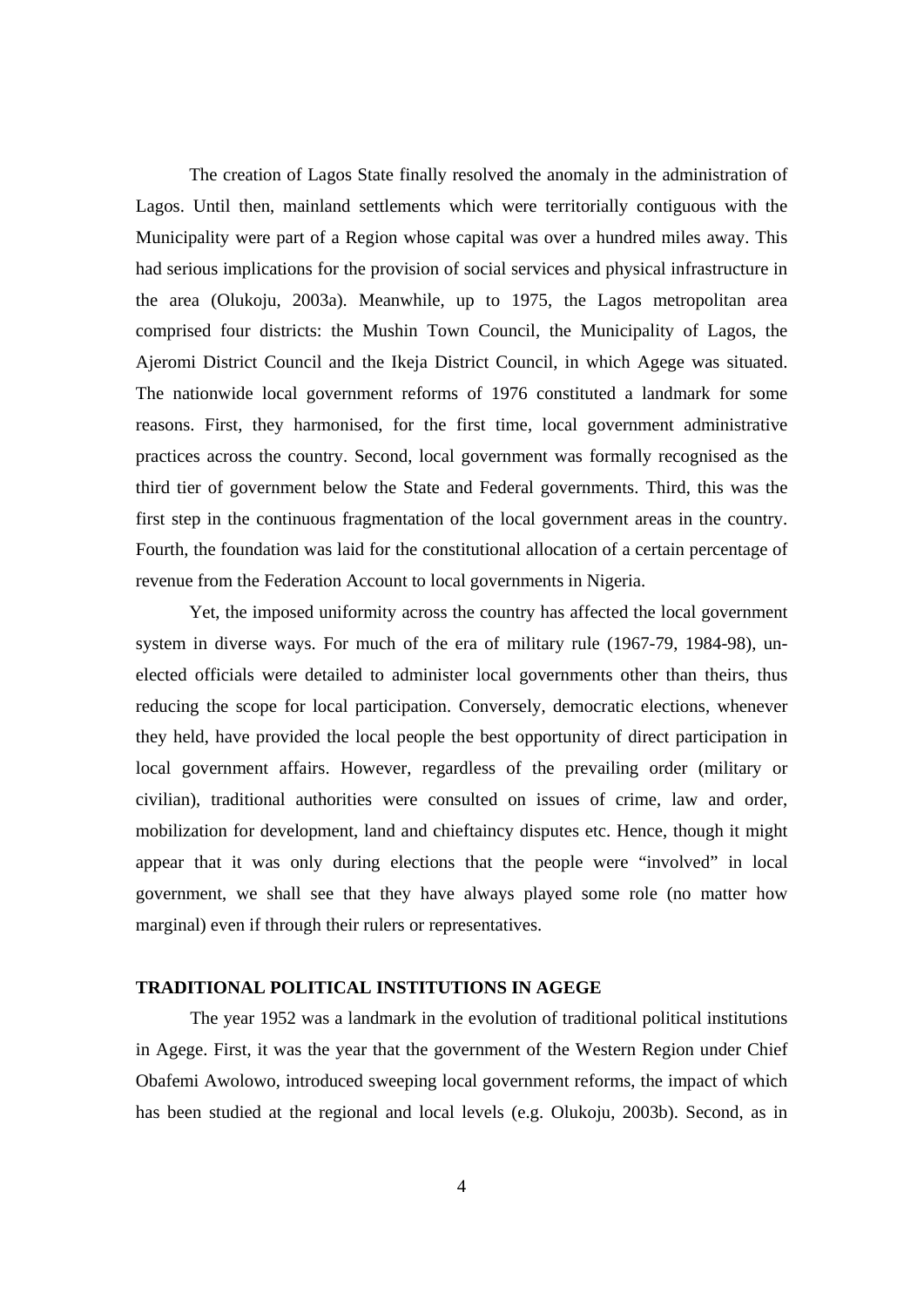other parts of the Western region, Agege was also experiencing political changes which either anticipated or were induced by the developments at the Regional level. At that time, the Agege community comprised four administrative wards: Ward  $A - Isale Oja$ and Gbogunleri Quarters; Ward B – Seriki Quarters; Ward C – Atobaje and Tabon Tabon Quarters; and Ward D – Sango Quarters. By the authority of the Western Region House of Assembly, the *Olu* of Agege stool was created and each of the aforementioned quarters was placed under a traditional chief, who was responsible for the day-to-day administration of his domain. The chiefs listed in order of seniority were/are the *Balogun*, *Otun*, *Osi* and *Ekerin* – who were in charge of the quarters – and the *Asiwaju* who was not attached to any specific quarter. The chieftaincy stool was filled whenever there was a vacancy in any of the quarters as the five titles were held in rotation by the four quarters. A sixth title, that of the *Ashipa*, also created in 1952, was later abolished. Selection into the four senior titles is by promotion meaning that junior chiefs move up accordingly. Hence, a new chief is, therefore, first appointed as *Asiwaju* from which position he would ascend the ladder from the rank of the *Ekerin*.

 The four wards of the Agege community fall under the jurisdiction of the *Olu*, who, together with the four senior chiefs, constitute the kingmakers of the Ilu committee of Agege. To fill any stool, names of qualified candidates are submitted to the kingmakers who then select the candidate by voting. The chiefs so appointed, including the *Asiwaju*, constitute the traditional council of the *Olu* which is charged with advising and assisting him in the administration of the community.

 However, it should be noted that the *Olu* is not the only traditional ruler in ALGA, though he is the only first class *Oba* (King). The other rulers, second class chiefs, are the *Alayige* of Orile Agege and the *Ologba* of Ogbaland. The former title was created by the Western Region House of Assembly in the 1950s while the first occupant of the latter stool was installed only in 2001. Since the *Alayige* stool is fairly old, its occupant is the vice chairman of the chieftaincy committee of ALGA. Both *Alayige* and *Ologba* too have subordinate chiefs who assist them in administering their respective domains.

 In addition to these senior traditional rulers are eight *baale* of the various wards/quarters of the community. In Sango Quarters, for instance, there is the *Baale* of Keke while in the Atobaje and Tabon Tabon Quarters there is a *Baale* of Tabon Tabon.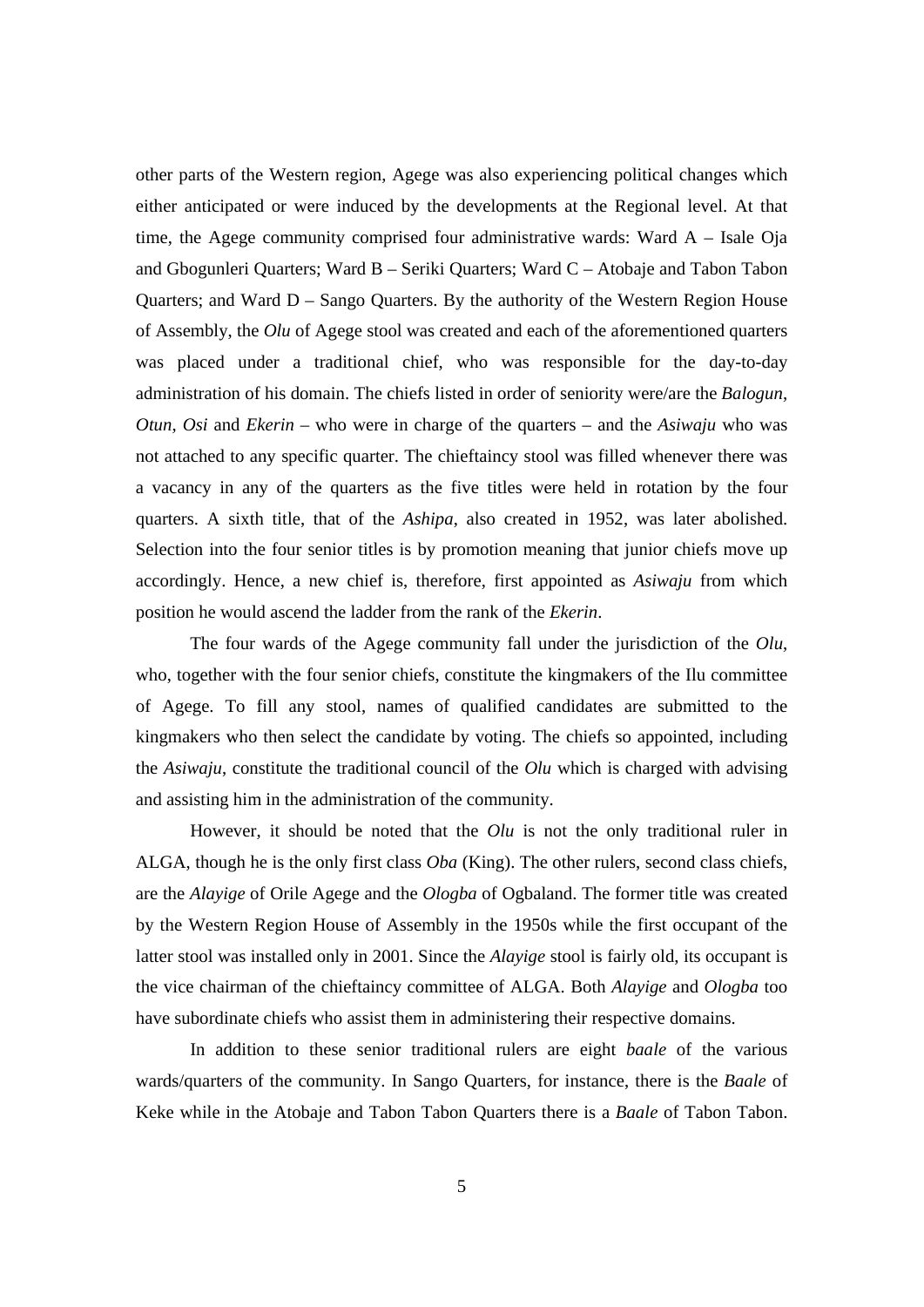Each *baale* has a chieftaincy committee which assists in the administration of his domain. One of these *baale*, that of Dopemu, is a part two *baale* while the others are part three *baale*. While the Lagos State government appoints part two *baale*, part three *baale* are appointed by ALGA on the recommendation of its chieftaincy committee. Part two *baale* could be elevated by the Local Government Chieftaincy Committee to the status of an *oba*. This is based on precedent because all the *oba* in ALGA were originally *baale* before they were elevated. The three *oba*, part two *baale* and senior chiefs in charge of the administrative wards in Agege are members of ALGA's Chieftaincy Committee.

 The complex system of administration in ALGA detailed above has served its purpose in complementing the "modern" system of local government inherited from the colonial era. The traditional authorities have continued to serve as a veritable bridge in the indispensable exchange of communications between the government and the grassroots. In another sense, they also function as godfathers and intermediaries to the politicians who are conscious of their close touch with the common people. Indeed, their political endorsement is vital to the electoral success of the politicians. Hence, the latter consult them on matters of state.

This, naturally, attracts various forms of compensation under the patronage system. As well, the traditional authorities remain relevant in the scheme of things within and beyond their domains given their prerogatives: they issue letters of recommendation, confirmation or introduction to people seeking government jobs, admission to government colleges and tertiary institutions, political patronage and contracts, or applying for scholarships and international passports. These recommendations are required for authenticating the state/local governments of origin of applicants in compliance with the "federal character" principle applied to employment to public offices at all levels of government in Nigeria.

## **COMMUNITY DEVELOPMENT ASSOCIATIONS (CDAs)**

 Although the concept of "community development" is not new, the emergence of CDAs as formal institutions for achieving that goal may be dated to only some thirty years ago. But since the 1970s, they have become potent instruments for harnessing and coordinating the efforts of the people with those of the government to effect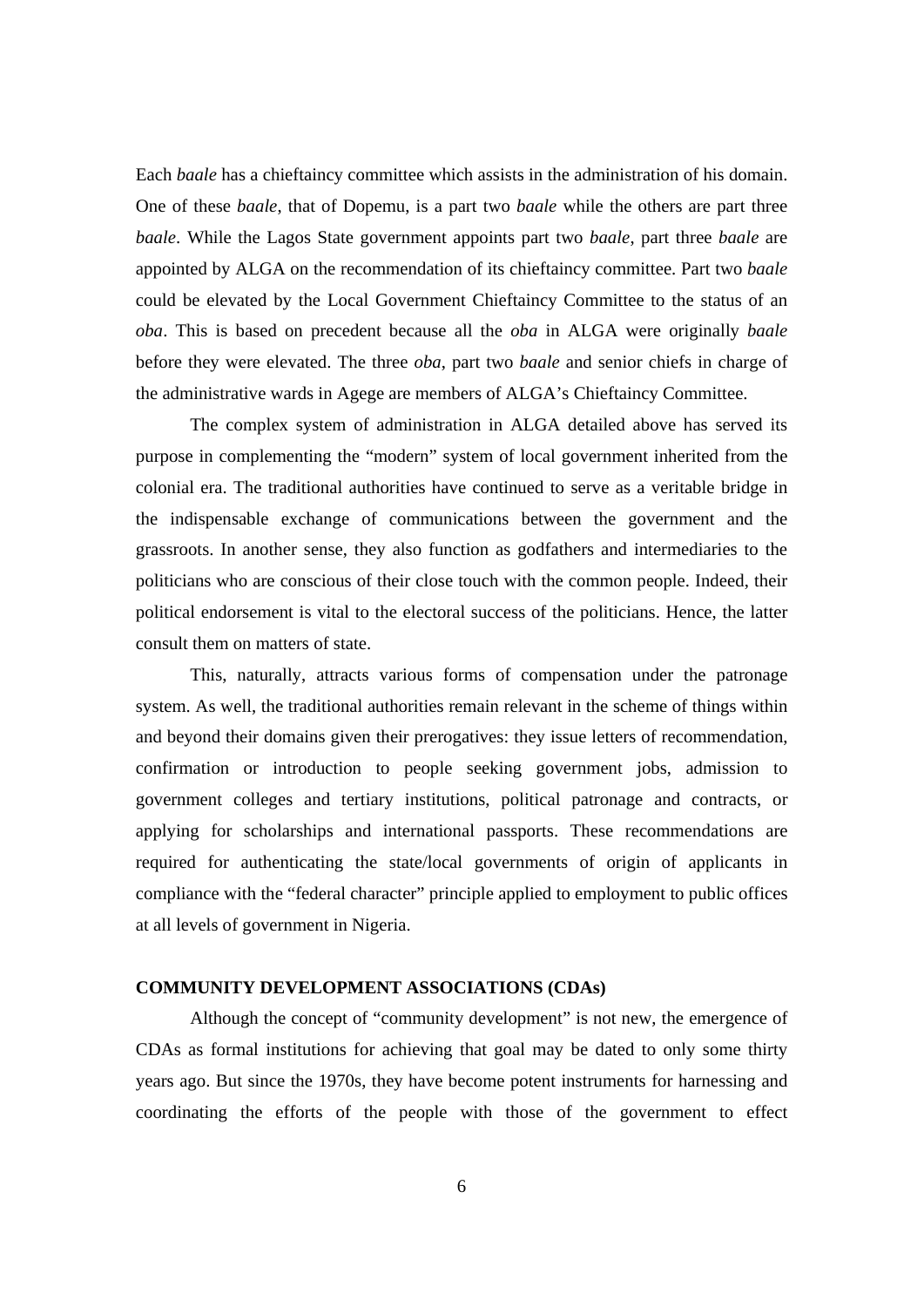improvements in the social and economic conditions of the people in ALGA and to enable them to participate meaningfully in national development. At present, there are 42 CDAs in the local government area and they are spread all over the constituent wards. Two or three adjoining streets could resolve to form a CDA for the purpose of developing their locality. Each CDA has an executive council comprising the Chairman, Vice Chairman, General Secretary, Assistant General Secretary, Treasurer, Financial Secretary, Social Secretary, Welfare Officer and Ex-Officio members. All offices are elective.

 Though the officers of the CDA are in charge of its daily operations, they are obliged to report back to the membership at regular monthly meetings where various issues are subjected to rigorous discussion. Every member of the community is an automatic member of the CDA of his/her area and is entitled to participate in its activities, including decision-making and election of officers.

 Given the rationale for CDAs, their officers and members identify the needs of the community and mobilise efforts toward initiating and executing appropriate projects aimed at mitigating the plight of the downtrodden commoners. Thus, when Agege was a rural community, CDAs initiated and completed many projects there. In the 1970s and 1980s, they hired graders (road-making equipment) to open up the rural roads, most of which were later tarred by the local government; constructed most of the drains in Agege; provided culverts; sank deep wells in many communities; constructed community halls and built maternity centres all through communal effort. This was in consonance with the philosophy of self-help in the face of the gross dereliction of duty by the various tiers of government.

 To be fair, some support (albeit paltry, between N3,000 and N5,000) often came from the government especially in the 1990s. In 1997, the administration of the then local government chairman, Chief Enoch Ajiboso, took over the management of a maternity centre at Oko-Oba, which had been built, staffed and run up till then by a CDA. In the same year, the Ajiboso administration also took over an uncompleted maternity centre project from the Iloro CDA. ALGA complemented the efforts of the CDAs in rural water supply by sinking some boreholes, though many of them ran dry afterwards.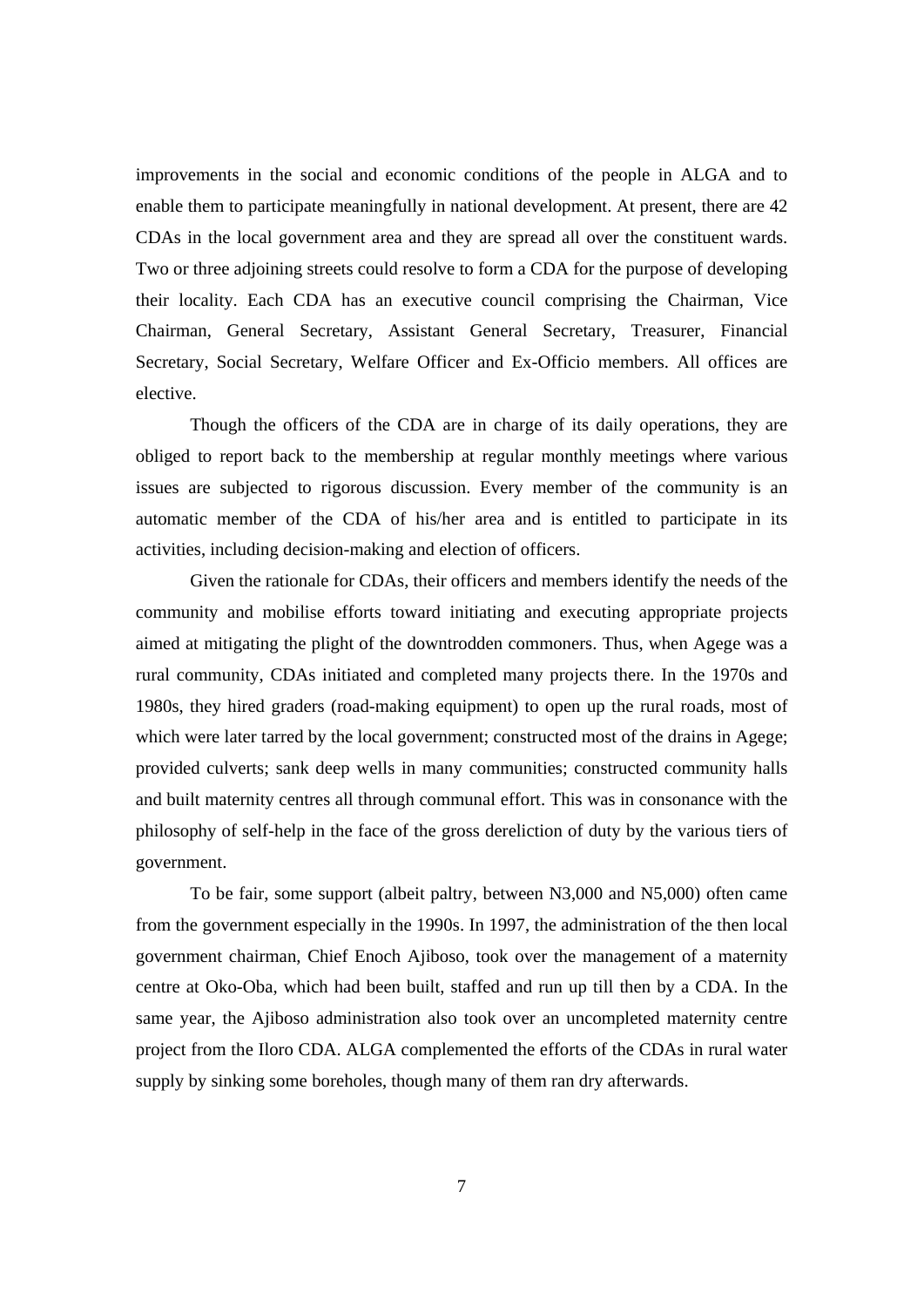Power relations between the ALGA government and the CDAs are complementary and symbiotic. Elected officials of ALGA rely a lot on the CDA/CDCs to mobilise grassroots support for their programmes, especially election to office. The elections of April 2003 amply demonstrated the potency of the CDA/CDCs in delivering the massive votes which ensured the re-election of Governor Ahmed Bola Tinubu. But this was after protracted negotiations following complaints by the CDA/CDCs of neglect by the state government. Once they were reassured with firm commitments, they went to work to support the governor, the only one of five governors produced by his party, the Alliance for Democracy (AD), to have been re-elected.

 In the area of conflict management, CDAs have been very effective at nipping crises in the bud. Such efforts averted a bloodbath in ALGA, which has a large population of Muslim-"Hausa" (Northerners), during the Maitatsine riots that spread to Agege. It required top-level meetings among community elders and leaders to bring the situation under control. The same approach was adopted in forestalling the spread to Agege of the OPC/Hausa crisis which broke out in Ajegunle in October 2000. Other matters requiring arbitration, such as police cases (involving civil rather than criminal offences) and land disputes, are also handled by the CDAs in conjunction with the other stakeholders in ALGA.

 Security of life and property is a key issue of common concern, and CDAs have been most prominent in dealing with it. They have been instrumental in the erection of security gates on several streets to check the onslaught of armed robbers and other hoodlums. Moreover, some members of the CDAs also belong to the Neighbourhood Watch, an organization in charge of security in ALGA. The CDAs, through the CDC, also liaise with Market Associations and the National Union of Road Transport Workers (NURTW) to rid the markets and motor parks of undesirable elements, who pose a threat to security in the locality.

 Allusion has been made to CDCs, which are the umbrella organizations of all CDAs. The function of a CDC is the coordination of the activities of its constituent CDAs. The Chairman, Secretary and Treasurer of each CDA are automatic members of the CDC, which has the same number of elected officers as the CDAs. The CDCs also have a coordinating body at the state level known as the State CDC. Its membership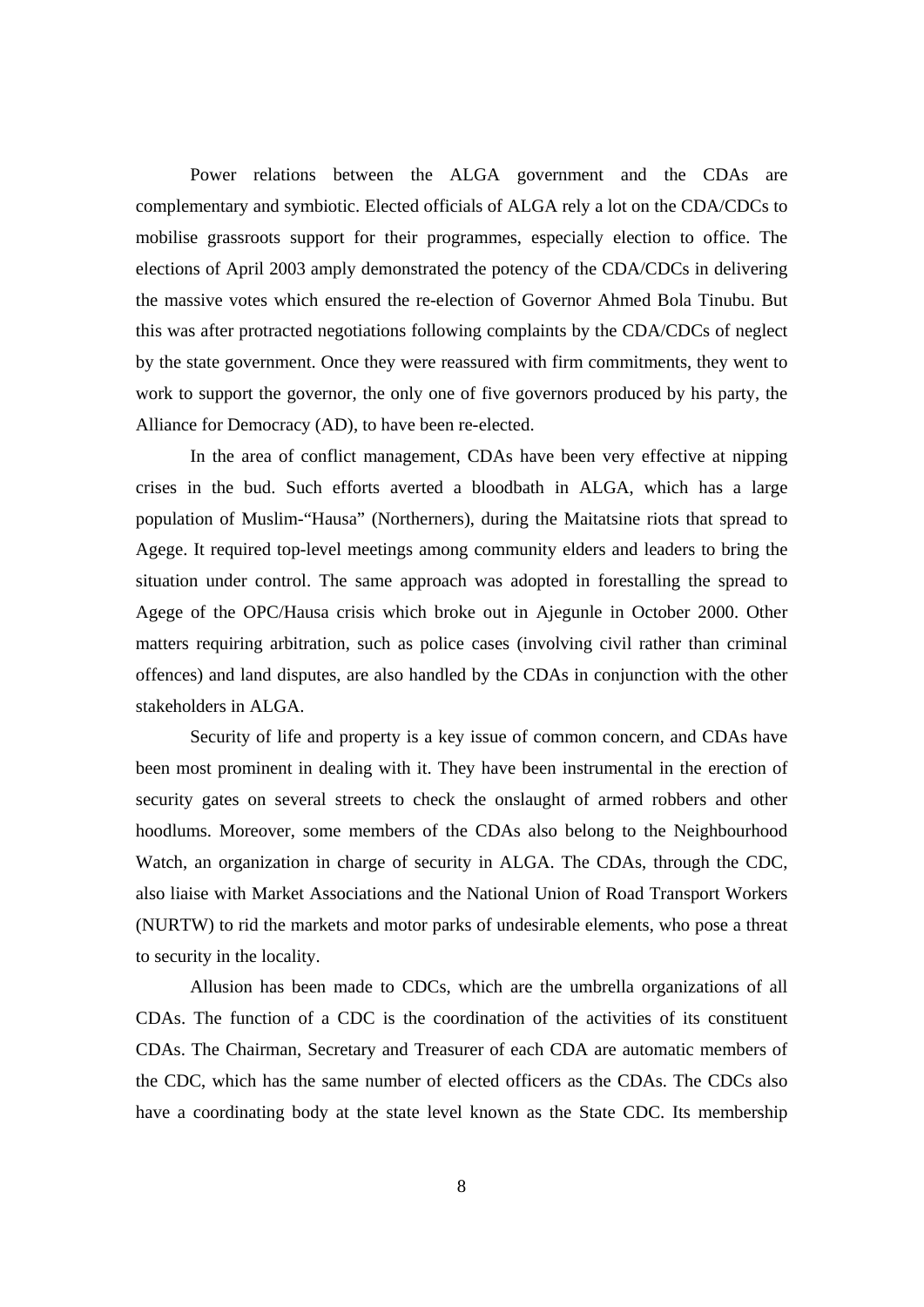consists of the Chairmen and Secretaries of the various CDCs. The ALGA CDC meets once a month (on every last Thursday) to deliberate on common problems requiring solutions. Such problems are discussed with appropriate officials of the state government. At the local level, the *oba* and *baale* are grand patrons and patrons respectively of the CDA/CDCs in ALGA. Their honorary membership thus legitimises the activities of the committees in the locality and the legitimacy streamlines their activities in the various communities. In relation to ALGA, the CDAs and CDCs are organized under the Community Development section of ALGA's Department of Agriculture. Officers of this section liaise with and attend the meetings of the committees. They inspect their projects and report to the local government.

 After all is said and done, the impact of the CDAs is blunted by their relative financial weakness. As they rely largely on the voluntary contributions of their members and occasional levies for projects, finances are perennially inadequate and this hampers the execution of projects. Paradoxically, ALGA which is a revenue-generating entity has failed to match its better financial status (compared to its constituent CDAs) with practical results.

# **MARKET ASSOCIATIONS**

 ALGA is a major component of the urban sprawl that is Metropolitan Lagos, the core of Lagos State. Expectedly, the size of its population (which is in excess of one million persons) also corresponds to the scale of commercial activities in the area. As Agege had emerged around a railway station, it has had its regular markets since the 1920s. The first of such markets, located on the site of the present main market, was established opposite the railway station for the convenience of farmers from the adjoining communities of Ayobo, Igando, Isheri and others. Until 1951, the market was associated with agricultural and perishable items, such as foodstuffs, only. Agege was a major supply centre for the Lagos metropolis on the island in such commodities as *gari*, yam, cassava, yam flour and vegetables. But from 1951, non-perishable consumer items like cloth, shoes and dresses were introduced.

 All this while, there was no market association in the true sense till the 1960s, when an overall leader emerged. By 1964, the second *Iyaloja*, one Madam Somolu, had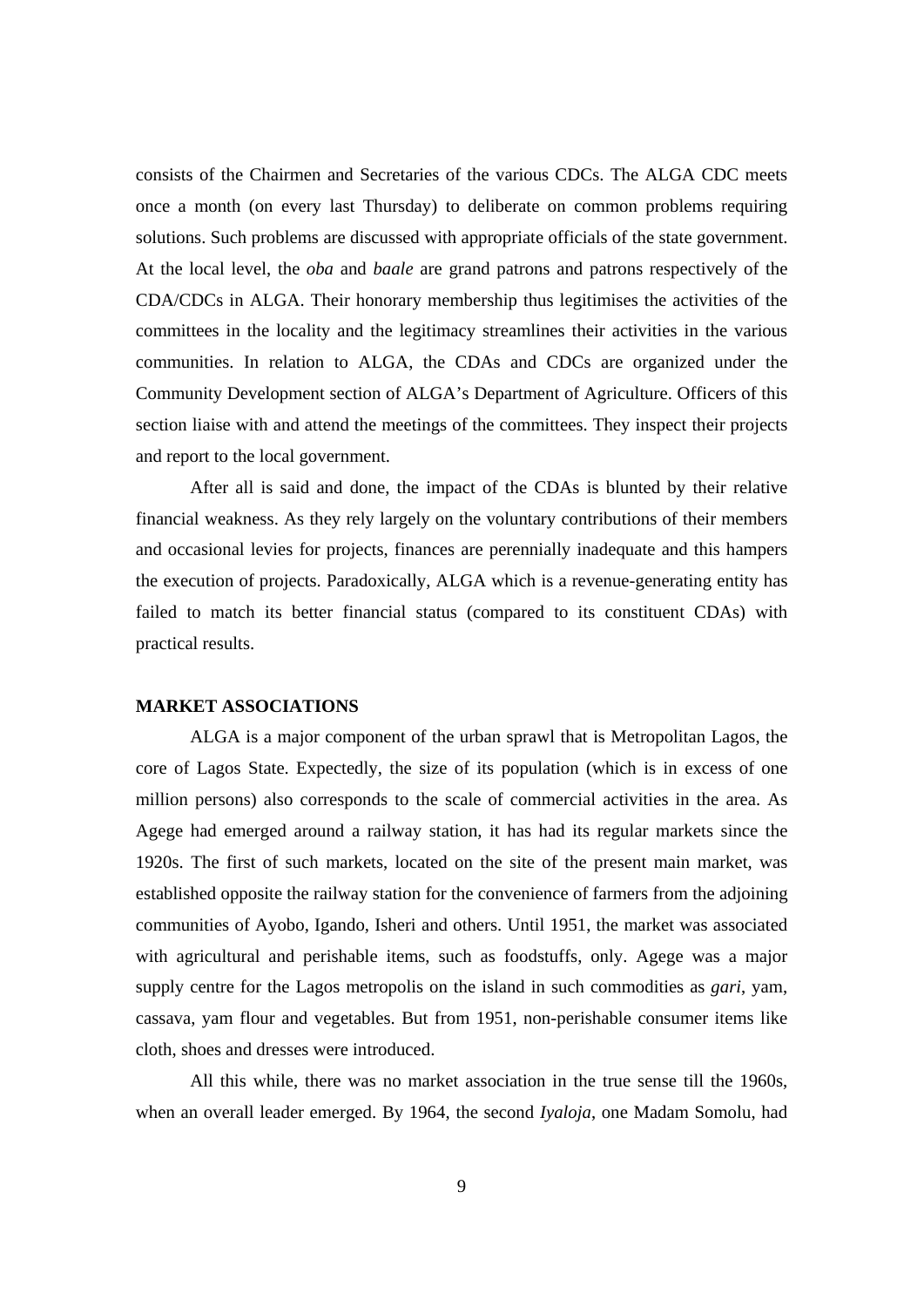become a notable leader of market associations in Agege. She organized meetings with leaders of the various market associations to deliberate on matters relating mainly to the markets. Each of the sixteen market associations in ALGA has an executive committee that directs its affairs but all come under the umbrella of the Agege Local Government Market Men and Women Association, a body led by the *Babaloja* and the *Iyaloja*, male and female leaders respectively. The Association also has a Secretary General, Treasurer and Auditor, among others. The General Secretary runs the affairs of the body from a secretariat inside the main market, with the assistance of secretaries of the sixteen constituent associations, who double as Under Secretaries of the umbrella organization.

 This wider body regulates market activities in ALGA in several respects. It safeguards the interests of consumers by ensuring just pricing and protects those of its members by outlawing underselling; it regulates methods and means of attracting customers; provides appropriate sanitation facilities and ensures sanitary conditions in and around the markets and ensures security of life and property in the same localities. The umbrella organization also imposes sanctions on defaulting members. In discharging the aforementioned functions, it liaises with agencies or organs of both the state and local governments on issues of environmental sanitation, street trading (Lawal, 2004) and related matters.

 The funding of the market associations is dependent on levies on members. Such levies are collected by executive members of each association for remittance to the coffers of the central body. Part of the proceeds of such collections is devoted to paying the wages of security guards and cleaners engaged to get rid of waste after the mandatory sanitation exercises in the markets; payment of electricity bills; and support for members in case of emergencies such as untimely death and accidents or on the celebration of wedding and other social ceremonies.

 Power relations within the market associations and between them and other social and political actors at the ward, local government and state levels are characterized by cooperation rather than confrontation. First, leaders of market associations hold weekly meetings at Alausa, the state capital, with executive members of the Lagos State Markets Association, which, incidentally, is led by (the *Iyaloja* of all *Iyaloja*) Alhaja Abibatu Mogaji, the mother of the current state governor, Ahmed Bola Tinubu. Second, as a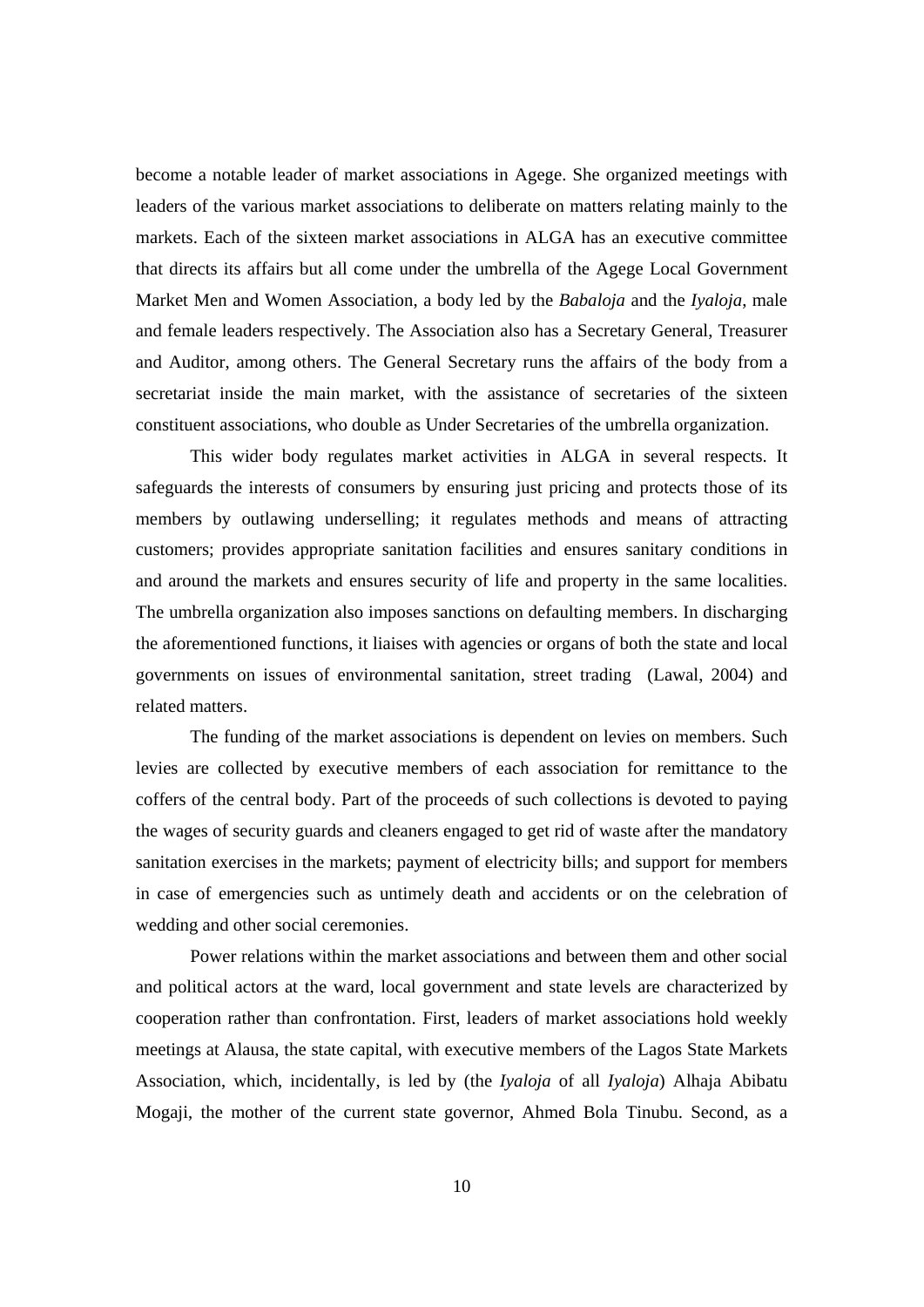reflection of its political affiliation, members of the market associations in ALGA hold regular meetings of *Afenifere*, the pan-Yoruba cultural organization that produced the ruling Alliance for Democracy party. We may note that *Afenifere* was polarised by a protracted factional crisis over the re-election of the state governor. Whatever be the case, the market associations have a substantial measure of political leverage given their capacity for voter mobilization and potential for precipitating civil unrest in the event of a political or communal crisis. Hence, leaders and members of the associations have reaped political patronage in the form of government contracts and other largesse as a compensation for their incorporation into the prevailing political order.

The market associations also play crucial roles in conflict prevention and management in an ethnically plural and potentially volatile community. Up to the mid-1980s, there were no reported cases of internal crisis in the market associations. But, in 1986, a leadership struggle broke out when a particular woman exploited the support of a few powerful persons in the community to impose herself on the market associations in ALGA. Majority of the market men and women denied her recognition as the *Iyaloja* though she kept parading herself as such. The polarisation of the body was finally resolved in 2002 when the new *Olu* of Agege constituted a committee of leaders of the community to intervene in the matter. This incident demonstrated the possibilities and limits of external interference and intervention in the affairs of market associations.

Another crisis also erupted over the sale of new stalls and shops at the Agege main market. The developer had demanded as much as N350,000 for a single shop space while the project was under construction, a price that the market association considered prohibitive and exploitative. They insisted that genuine market women should pay no more than N120-130,000 per shop and N20-30,000 per stall, depending on their size. The issue polarised the community given the vested interests involved in it. While the former *Olu* of Agege backed the Developer, his successor as well as the former chairman of ALGA, Chief Enoch Ajiboso, supported the Market Association. Eventually, the latter position prevailed and ALGA decided to sell the stalls on the basis of a monthly payment of only N120.00 per shop and N80 per stall. The Association also ensured that the shops were bought by those who claimed to have bid for them and not speculators who would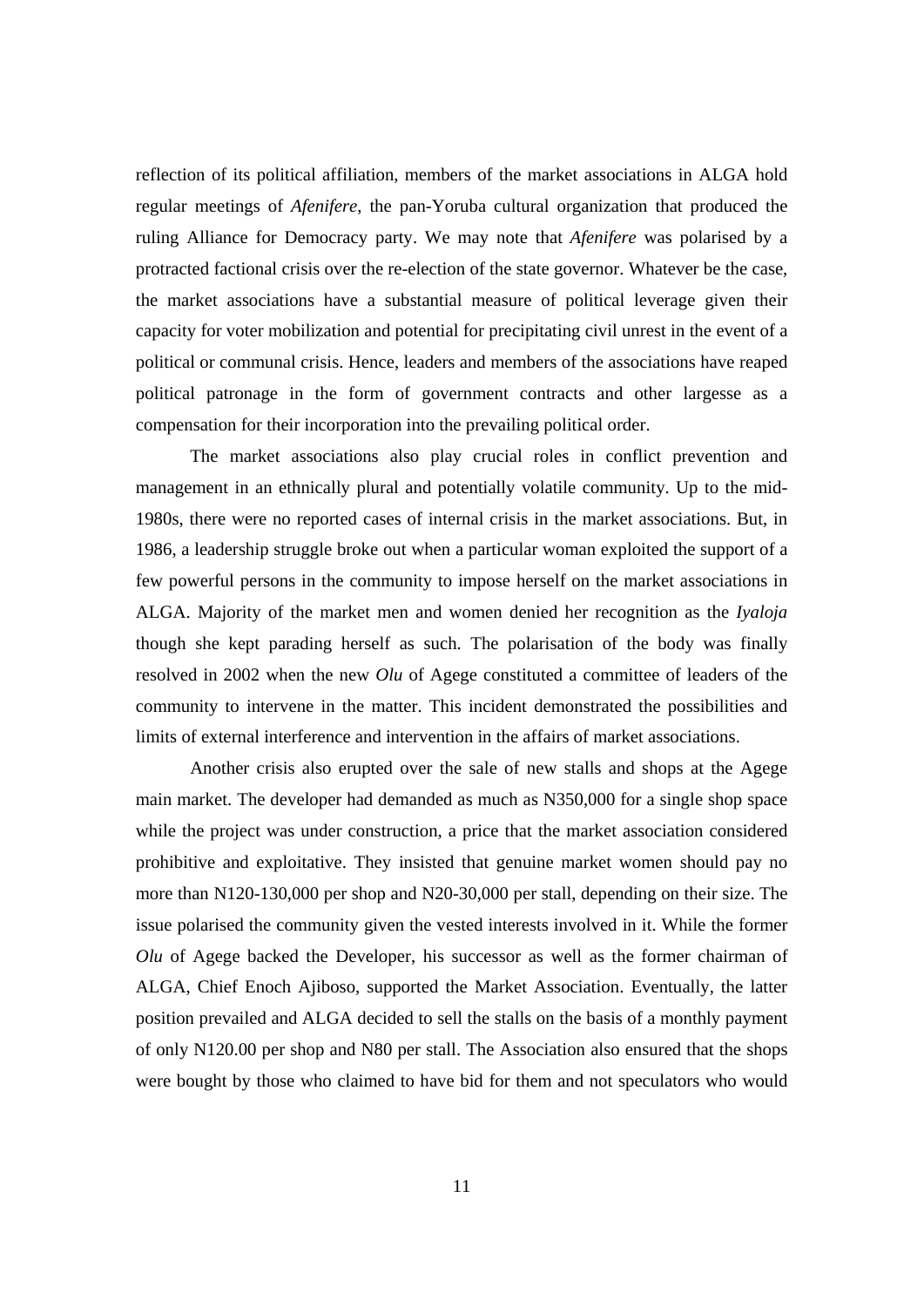acquire the stalls only to re-sell them at a huge profit. Still, where the genuine owner had to sublet the shop or stall, the Association insisted that only moderate rates were charged.

On the settlement of disputes within the markets, the Association has devised mechanisms for amicable settlement. Both parties are given a chance to ventilate their grievances and, if the matter was relatively trivial, the guilty party was openly rebuked. If it was a serious matter, the guilty would face sanctions including suspension from the markets for two or three days or longer, depending on the gravity of the offence. The suspension, known as "lock-out," entails that the person cannot display her wares for the duration of its enforcement. This translates to a considerable economic loss, which has a direct impact on the livelihood of the guilty party, and thus acts as an effective deterrent against such behaviour. It is worth noting that the Association discourages its members from reporting disputes to the police, and defaulters are duly sanctioned to deter recurrence.

On the vital question of security, the Association takes measures to secure the Agege Central Market against the activities of hoodlums who use it as hideout. On occasions, perpetrators of armed robbery hid in the market to evade arrest by the police. Consequently, the Association erected security gates at the entrance to the market and hired security guard to maintain vigil there from 8.00pm to 6.00 am daily. During this period, nobody is permitted to enter the market and this has contributed to a reduction in the incidence of robbery or burglary in the market.

# **RELIGIOUS COMMUNITIES**

#### **The Muslim Community**

There is a fairly large Muslim community in Agege dating back to introduction of the religion to the locality by Hausa clerics and traders from Northern Nigeria, well before the late nineteenth century. The construction of an eponymous mosque by one Seriki Asani, a migrant from Abeokuta, in 1925 provided a rallying point for Agege Muslims. However, ethnic divisions between Hausa and Yoruba Muslims over succession to the office of Chief Imam caused a sharp division. Hausa Muslims had refused to be led by a Yoruba Chief Imam because the resilience of some indigenous cultural practices among the latter was seen by the Hausa as proof of the syncretism among Yoruba Muslims. The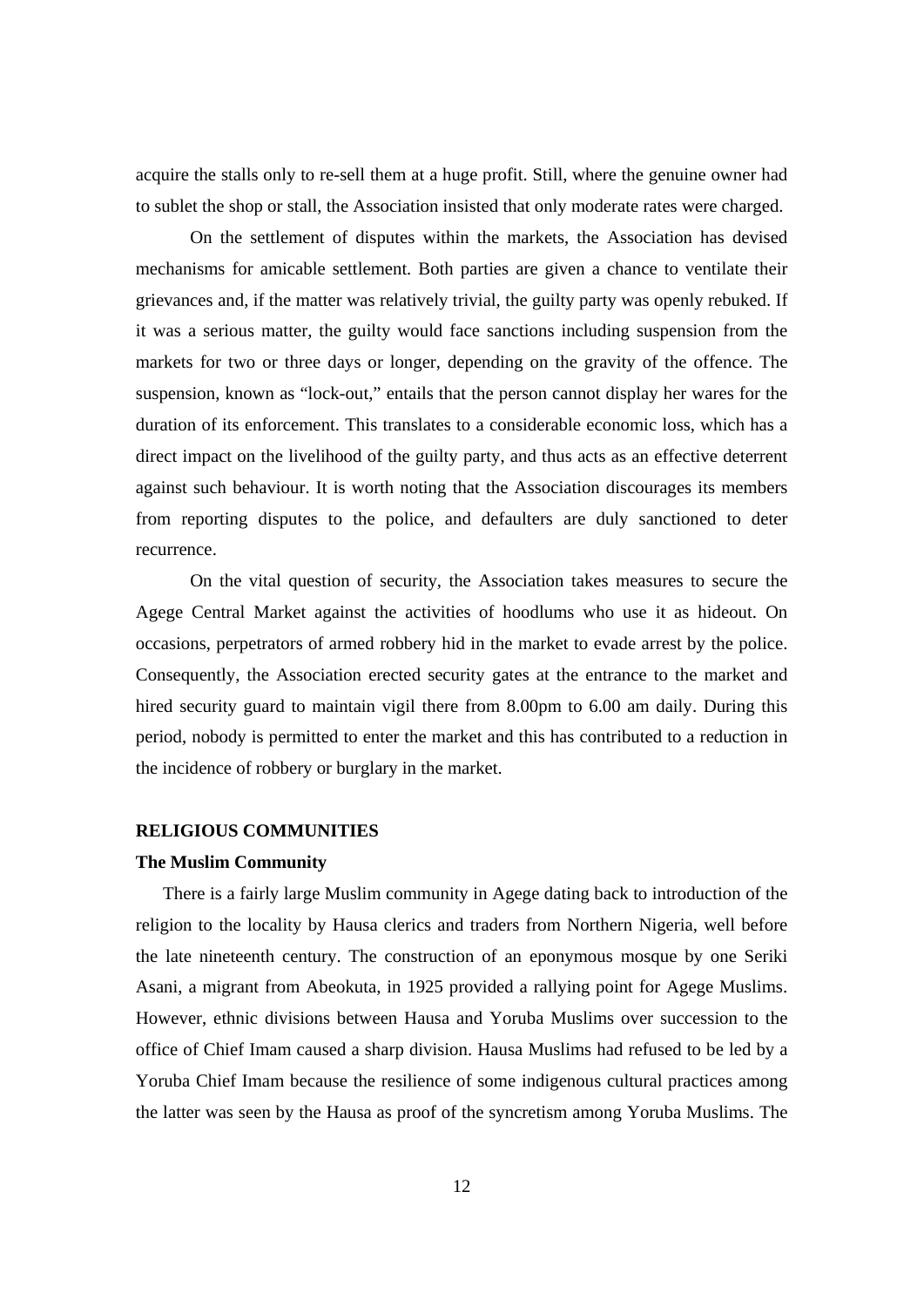Hausa, therefore, broke away to establish the Sango mosque where they held their own Jumat and daily prayers. From Sango they moved to Mosalasi Alhaja in the 1960s while the Yoruba moved from Seriki Asani mosque to Atobaje Central Mosque in 1955.

In spite of the initial split among Muslims in Agege, the Muslim Community is organized in line with the administrative divisions of ALGA. Adopting the nomenclature of indigenous traditional office-holders, it is administered as follows: "A" ward is headed by the *Balogun* and *Ekerin* of the Muslim Community; "B" ward by the *Seriki* and *Baba Adeen*; "C" ward by the *Bashorun*; and "D" ward by the *Otun* and *Are* of the Muslim Community. Under these leaders are the Imams who head the various mosques within the wards. Each ward has an average of five or six mosques. For the Friday (*Jumat*) service, Agege Muslims congregate at the Atobaje Central Mosque, which provides a forum for the dissemination of important information. In addition, leaders of the community could wait after the service to discuss important matters. Information and decisions emanating from such meetings would then be relayed to the members through the Imams of the mosques. In that way, even those who did not attend the *Jumat* service would have easy access to information on matters of concern to the Muslim community.

The Agege Muslim Community plays an important role in conflict management in ALGA. Its intervention has helped to forestall or minimize intra- and inter-group conflicts, which have a potential for snowballing into wider conflagrations. A notable example is the Hausa-Yoruba clashes in Agege in which leaders of religious and ethnic communities have had to interact to take steps to avert reprisal killings in the event of fresh attacks on Yoruba and other Southerners in Northern Nigeria. Unfortunately, it is not always possible to act fast enough to prevent violent clashes. Nevertheless, the *Olu* of Agege has had to convene peace meetings with leaders of the various groups in attendance. Leaders of the Muslim Community across the ethnic divide would then ensure that the message of peace was preached in their respective mosques at daily and *Jumat* services.

In the field of community development, the Muslim Community has contributed substantially to the educational development of ALGA. Various Islamic Missions have established primary and secondary schools in the area. Indeed, the oldest secondary school in ALGA and one of the best public secondary schools in Lagos State, Ahmadiyya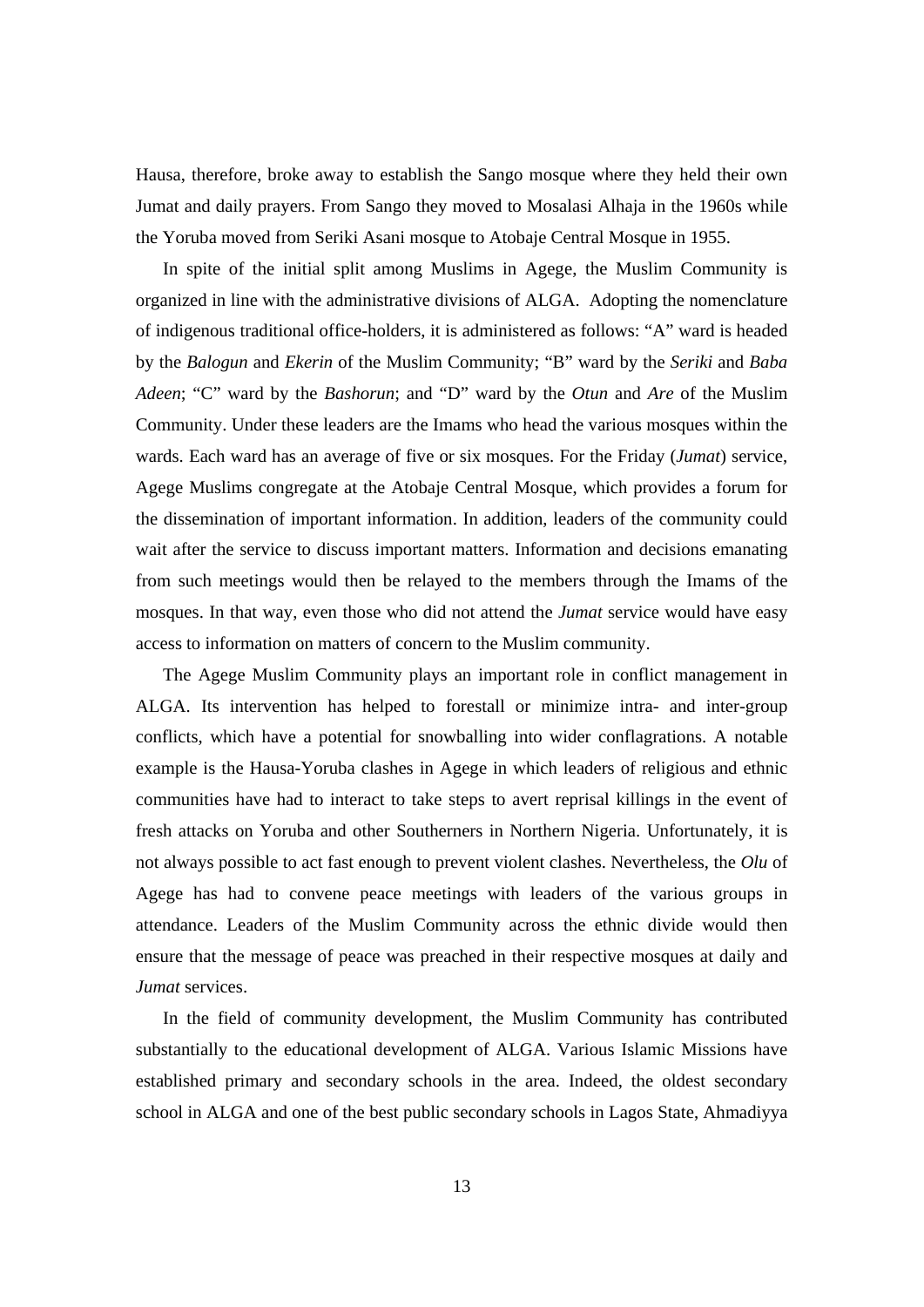College, was established in 1943 by the Ahmadiyya Mission in Islam (Olowu-Adekoya, 2003: 8). To be sure, Arabic schools have also been established by such Missions as an aid to religious proselytization. Futhermore, the entire Muslim community has its own journal, *Ojise* (meaning, the Emissary or Messenger), which not only advances the cause of Islam but facilitates religious tolerance among the people of ALGA, in particular, and of Yorubaland in general.

In terms of power relations in ALGA, the Muslim Community is quite powerful. This is because some of the traditional rulers (*oba* and *baale* inclusive) are Muslims. For example, the *Asiwaju* of the Muslim Community is also the *Ekerin* of Agege in his own right. He has deployed this leverage to advance his interests even up to the state level. In return, he has converted his large followership in ALGA to political capital for his patrons especially in securing popular votes at elections.

#### **The Christian Community**

Like their Muslim counterparts, Christians are widely distributed all over ALGA, a reflection of the antiquity and acceptance of the religion, and of the diversity of the inhabitants of the area. Christianity began in the Agege area also in the nineteenth century, given its proximity to Lagos, where Christian Missions had commenced their operations in the 1840s. In any case, it was here in 1901 that one of the "African Churches" that broke away from the European Missions was founded. By 1910, the denomination, known as The African Church, and led by a cocoa planter, J.K. Coker, had established a Church at Ifako. The spread of Christianity and of the African Church was facilitated by the railway, which had a station at Agege and whose staff were mainly Christians, and the consequent influx of produce buyers and representatives of expatriate firms. Such persons commuted from Agege, which was then a village, to Ifako where the first Church in the area was located. By 1917, a church was built at Agege with money contributed by pioneer Christians there, such as Messrs Adesewo, Sodipo, Thomas and J.A. Williams, each of whom paid twenty-five guineas (£25 25s or £26 5s) sterling. In due course, other denominations joined the African Church in establishing parishes in Agege such that, today, the number of Christian Missions in ALGA is virtually uncountable.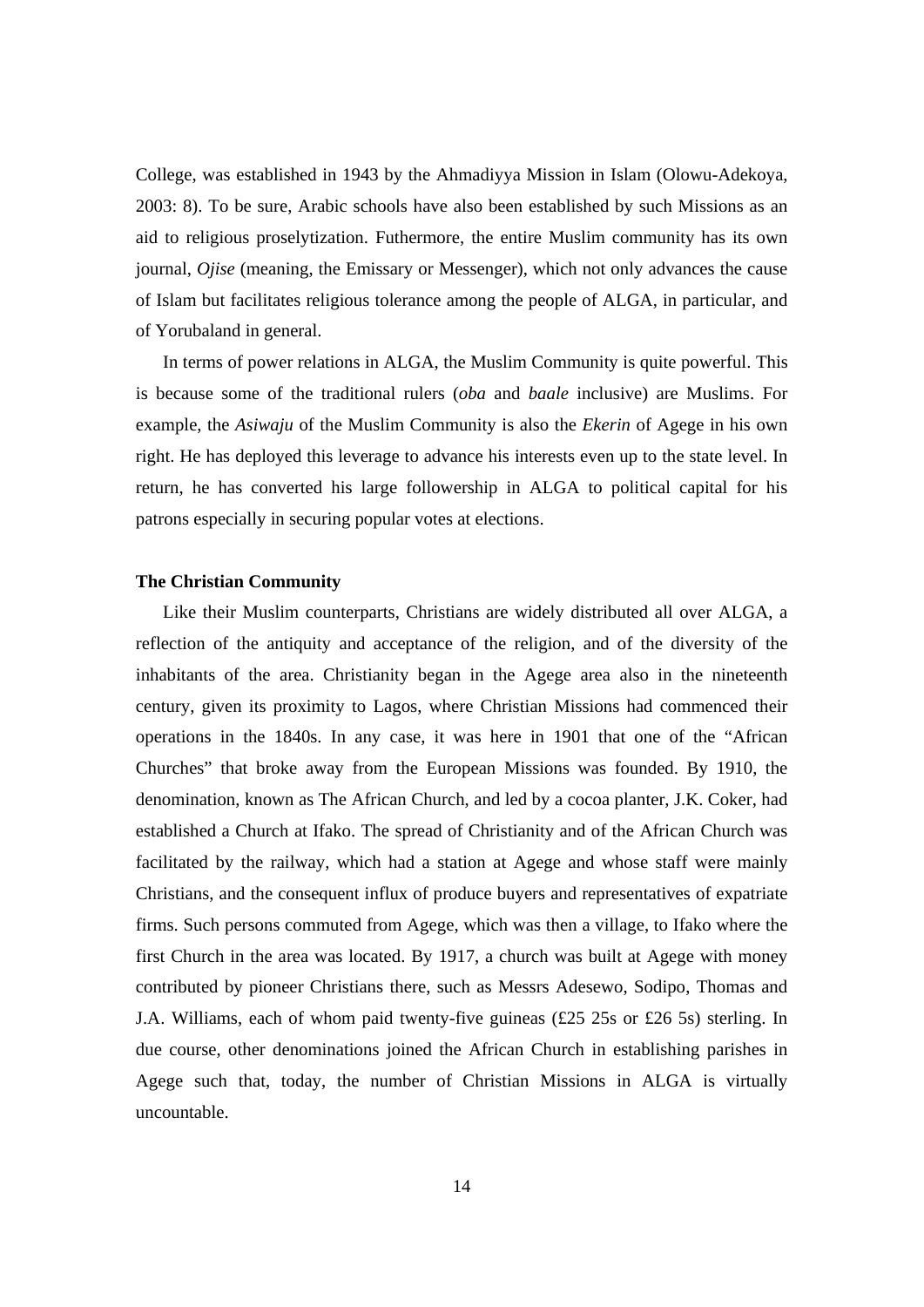Up to the 1960s, the relatively small size of the Christian Community and the limited number of denominations made it possible to direct its affairs with relative ease. However, from the colonial period, a feature of Nigerian Church history has been the phenomenon of "breakaway Churches." This led to the proliferation of Churches, a trend that has escalated since the 1990s. It was largely in an effort to manage the attendant problems and to coordinate the affairs of the Christian community that the Christian Association of Nigeria (C.A.N.) came into existence in the area. We may note that CAN as a national body had emerged during the presidency of General Ibrahim Babangida (1985-93), when Christians interpreted the country's surreptitious membership of the Organization of Islamic Conference (OIC) as a ploy to islamize Nigeria.

At present, CAN in ALGA serves as the umbrella body for all Christian denominations in the area. Its executive council is headed by Bishop (Dr.) J.D. Adeagbo. The ALGA chapter of CAN meets twice a month at the Holy Saviour's African Church Cathedral, Atobaje to deliberate on matters affecting the Christian Community at large. Every first Monday of the month is reserved for the executive meeting of CAN while the general meetings hold on the second Monday of the month. Decisions taken at such meetings are relayed to members through the clergymen in charge of individual parishes.

The Christian Community in ALGA has contributed its quota to the peaceful religious atmosphere in the locality. It has been a key actor in defusing inter-ethnic and interreligious tensions, especially between the Hausa and Yoruba, through sermons exhorting its members to peaceful co-existence. Members of CAN have always been involved in all the peace initiatives in the area aimed at quelling religious, political or social crises. For example, prominent members of CAN – especially, Dr. Adeagbo and Mrs Ositelu – were invited by the *Olu* of Agege to intervene in the crisis that rocked the Agege Market Association to which reference has been made above. Their contribution facilitated the resolution of the lingering crisis.

In the social development of ALGA, the Christian community has made significant contributions in the provision of social services by establishing and operating educational institutions and health facilities. Various Missions – African Church, Methodist and Anglican – established primary and secondary schools, such as the Lagos African Church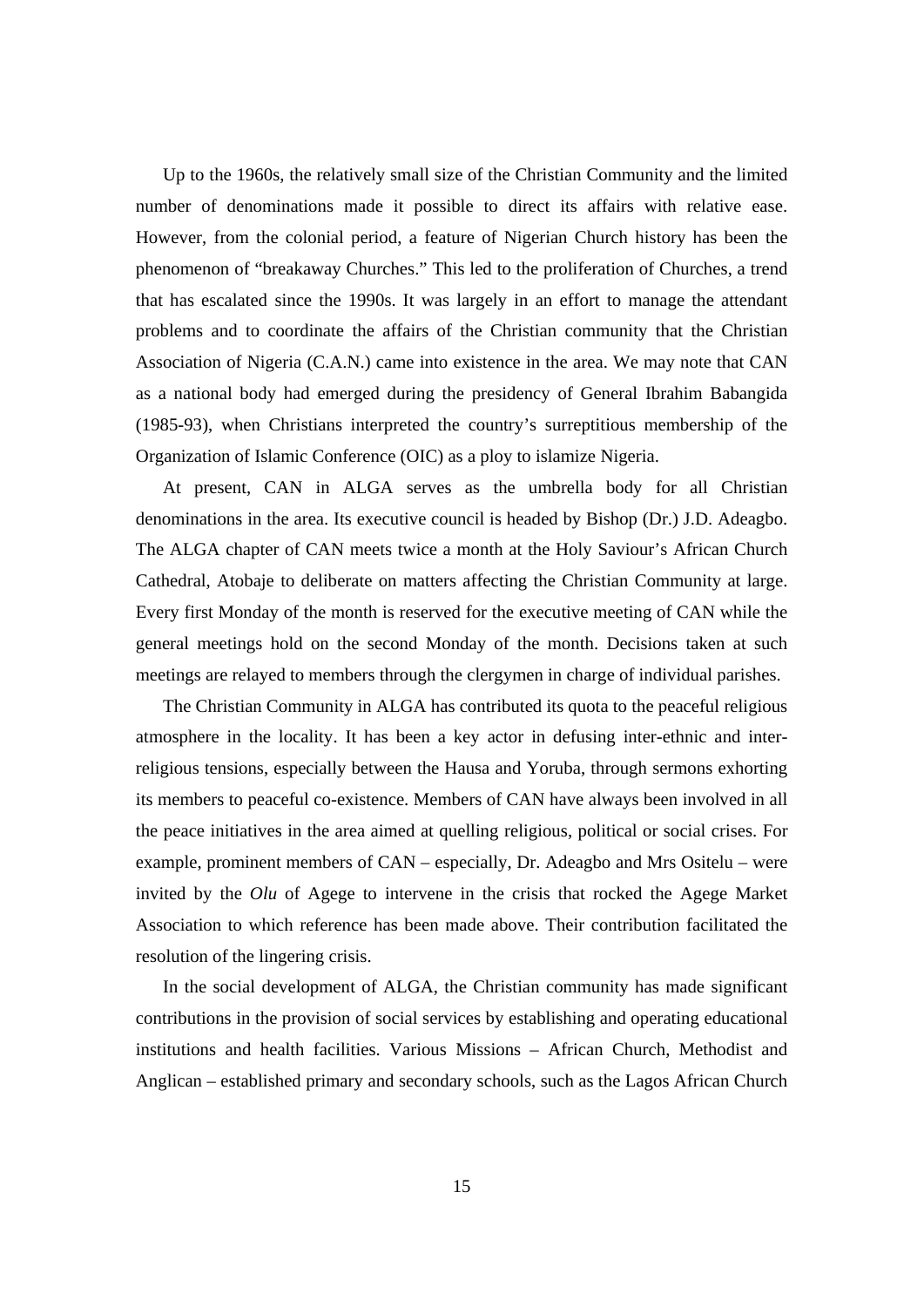Grammar School (LAFROGRAMS), a notable institution in the community. Some of the Missions also operate hospitals which offer efficient services.

Like the Muslims, Christians in Agege are involved in the power politics of ALGA. Though religion does not feature overtly in the politics of many Yoruba communities, it is likely that the diversity of Agege would have demanded some sort of sectarian political affiliation. Still, it is remarkable that a Christian, Enoch Ajiboso, emerged the popularly elected Chairman of ALGA in spite of the preponderant Muslim population in the area. This probably indicates that religion does not count as much as party affiliation, attachment to relevant political patrons and membership of influential social networks.

## **AGEGE YOUTH COUNCIL**

 The Agege Youth Council (AYC) is the umbrella body for all youth clubs and voluntary organisations in ALGA. It was established in March 1993 for the purpose of coordinating the activities of affiliate bodies. Its Executive Council comprises ten persons who direct the activities of 85 affiliate members. Membership of the Council is drawn from a wide spectrum of ethnic, religious, economic, political and social groups and strata. All the positions on the executive council are elective.

 The chairman and secretary of the AYC at the local government level are automatic members of the State Youth Council. All offices at state and local levels are filled by ballot. However, some affiliate organisations have often opted to select rather than elect their leaders. For example, offices of the Sheriff Guards are partly elective and partly appointive. Being a paramilitary organisation, its officers are appointed at the state level. At the local level, only the chairman and secretary are appointed, while the others are elected.

 The AYC draws its financial support from affiliate clubs and organisations, which contribute a fixed sum levied by it, and from occasional donations from patrons. Some of the latter also donate trophies for competitions among the youth clubs in ALGA. Occasional financial assistance is rendered by the Local Government but this is often too little and too late in coming because of red tape.

 In spite of its precarious finances, the AYC has contributed significantly to social development in ALGA. It has organised seminars and symposia toward the eradication of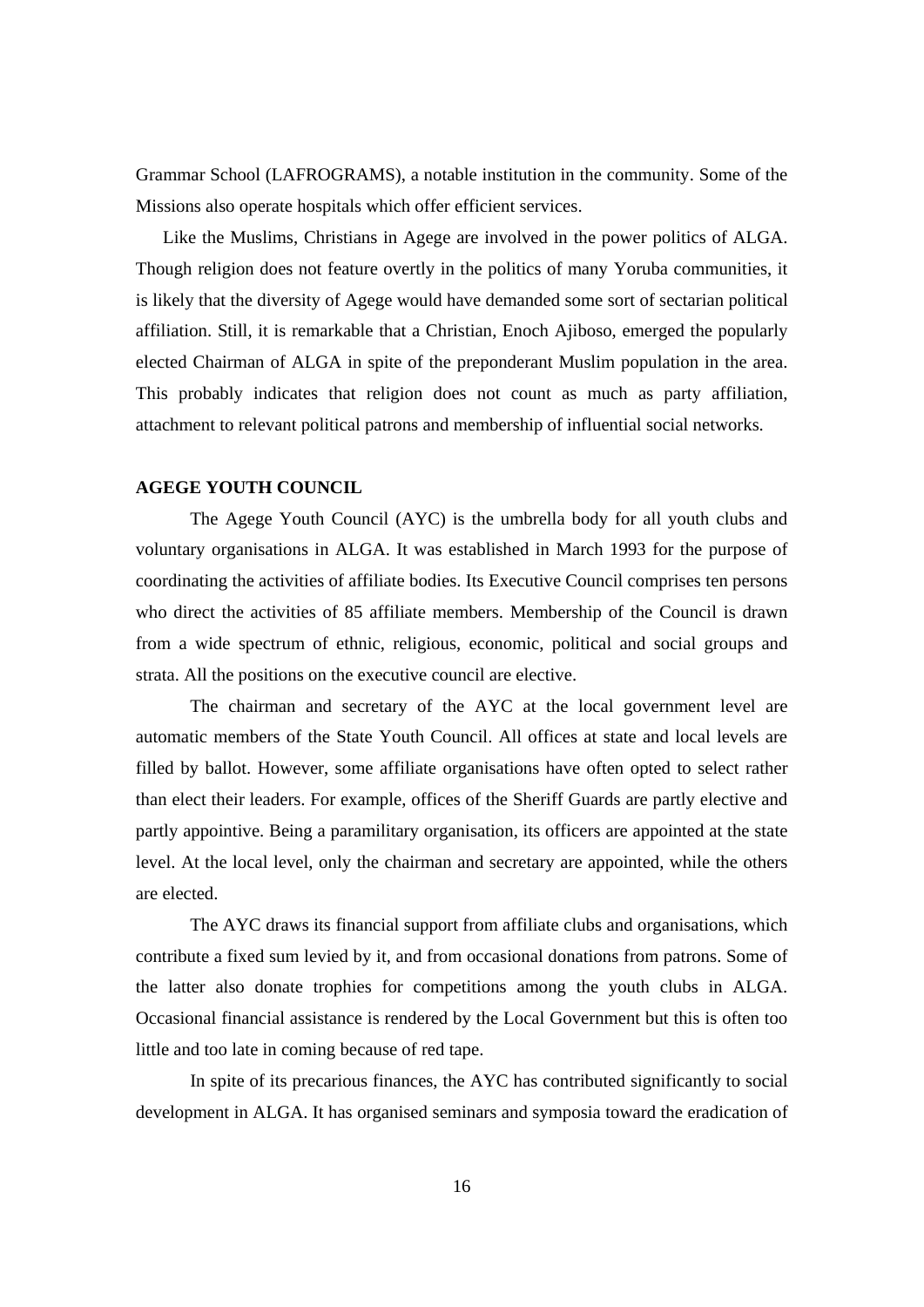drug trafficking and addiction, and the prevention of infection by the HIV/AIDS virus. The Council has also organised essay competitions among secondary schools on various topical issues such as "The Role of the Youth in Political Development" and "Expectations of Youths in the New Millennium." As its goal is public enlightenment in the campaign against the aforementioned social vices, the AYC invites other organisations, such as the National Union of Road Transport Workers (NURTW) and market associations, to its programmes. The latter demonstrate support by making financial donations to the AYC.

 The activities of the AYC have attracted official recognition at the state and local levels. In 1994, it won the first trophy ever presented by the Lagos State Youth Council. Members of its affiliate table tennis clubs won trophies at the 1995 Star Championships and eventually represented Nigeria at the All-Africa Games in Harare, Zimbabwe. Members of the AYC also won presidential Gold Awards in 1991 and 1995.

 The activities and programmes of the AYC have been promoting peaceful coexistence in Agege. In the event of a crisis, its uniformed affiliate members always assist in maintaining law and order. Moreover, AYC has turned the heterogeneity of its membership to advantage by mobilizing them to rein in their respective constituents. At times, members of the AYC attend both the *Jumat* and church services to appeal to the various communities in Agege to give peace a chance.

# **THE "STRANGER" COMMUNITY: THE HAUSA**

 Allusion has been made to the existence of a substantial Hausa-speaking or Arewa (Northern) community in ALGA. This Community comprises non-Yoruba Muslim peoples from the old Northern Region, including the Kanuri and Nupe, who are also classified as "Hausa" by speech and religion. The Arewa or "Hausa" Community is a major player in the power relations of ALGA. Migrations from Northern Nigeria into the area have been traced back to the eighteenth century. However, the "Hausa" did not settle in Agege initially as it was a mere transit point on their journey to the Gold Coast, then a major source of kolanut imports. At Agege, they sold merchandise such as onions, garlic and ginger, and purchased kola and other articles. Over time, some of them settled in Agege, their first settlement being at Sango. The settlers soon operated as "middlemen"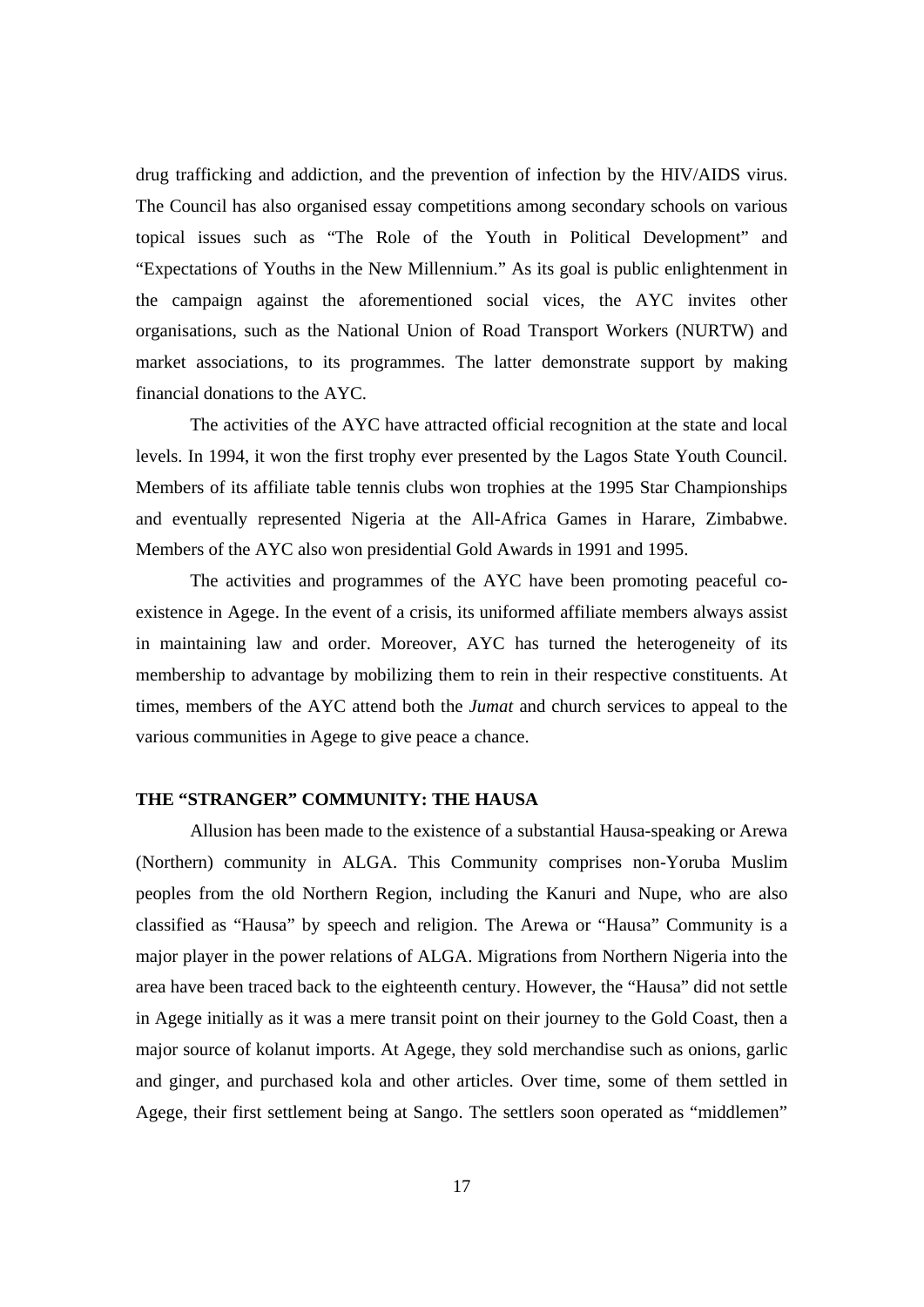traders between the itinerant ones and the Yoruba at Agege. Next, they moved into the interior settlements of Ifo and Sagamu to purchase kolanuts and other items. In Agege itself, they later expanded from Sango to Isale Oja and Alfa-Nla, all of which have come to constitute the core of the Hausa settlement in the town. Today, this settlers' community cuts across two administrative wards in Agege – IsaleOja/Gbogunleri and Sango.

 By the 1950s, the Hausa settlers had evolved a powerful administrative structure in the tradition of their homeland in Northern Nigeria. It is headed by the *Sarkin Hausawa*, who is assisted in the day-to-day running of the administration by a council of chiefs consisting of the *Ciroma* (Crown Prince), *Galadima*, *Waziri* (Prime Minister), *Magaji Gari*, *Garkuwa* (Supreme Commander), *Turaki*, *Wali Gari*, *Sarkin Gabas* (East), *Sarkin Yama* (West) and *Sarkin Kudu* (Youth Leader). For effective administration, the four administrative wards were placed under the supervision of the junior *sarki* – *Sarkin Gabas*, *Sarkin Yama*, *Sarkin Kudu* and *Sarkin Arewa*. They administer these areas and report on them to the chieftaincy council from time to time. The *Sarkin Samari* takes care of the youths and the *Garkuwa* commands the troops as the occasion demands. The chieftaincy council is headed by a person other than the *Sarkin Hausawa* and, in addition to advising the *Sarki*, functions as the council of kingmakers which selects a new *Sarki* in the event of the death or deposition of the incumbent.

 The Hausa Community has contributed a fair share to community development in ALGA. This has been made possible by the integration of settlers into the wider community and has been reflected in the election of Hausa councillors into ALGA in the 1980s and 1990s. Indeed, during that period, one of them became the vice-chairman of the Local Government. The Hausa Community has also built mosques and schools in which Arabic and English are languages of instruction at Gbogunleri and Morcas. The schools admit children of all ages up to secondary school level. Computer literacy has also been introduced into the schools'curricula.

 In terms of entrepreneurship, the Hausa of Agege have made a mark and produced notable merchants, such as the famous Alhaji Harunah, a wealthy trader, who owned cinema houses and real estate, among several assets. At a point in the 1980s, he became a political patron of some significance especially because his Northern Nigerian kinsmen were in control of the Federal Government, with all the patronage that it entailed. This,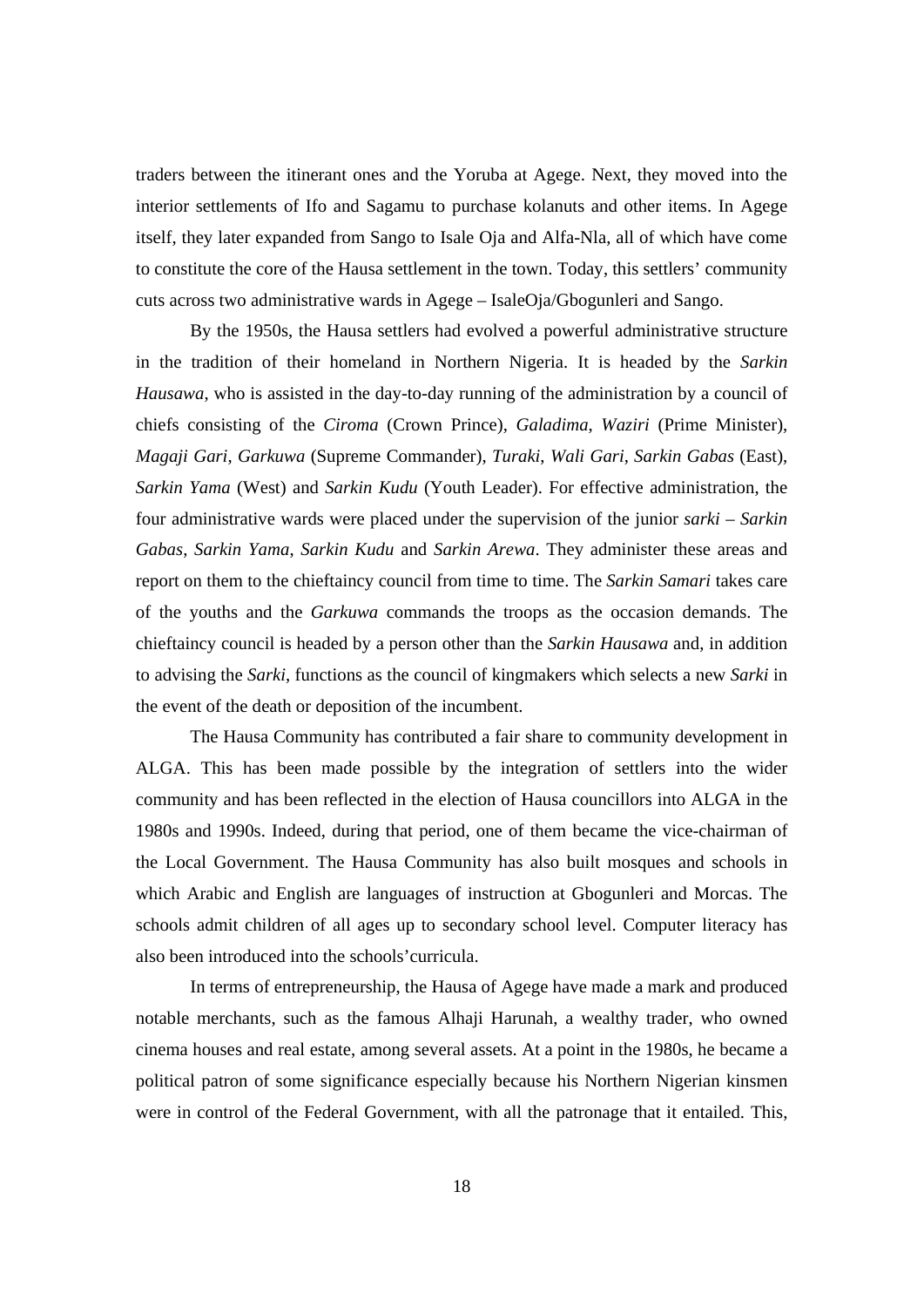however, made him controversial as members of the Yoruba Community in Lagos State resented him as the local agent of Northern imperialism in their own land.

 The Hausa Community has been an active player in conflict management in ALGA. Its leaders were involved whenever any communal crisis in Northern Nigeria was likely to cause reprisal attacks in the South and vice versa. The Imams of the Hausa mosques and the junior *Sarki* were mandated to preach the message of peace to those under their control or jurisdiction. In addition, these leaders participated in all the peace meetings convened to avert or minimise crises. Moreover, they always responded to complaints lodged against their members by members of the non-Hausa communities, such as the Igbo and Yoruba. If their own members were found guilty they were promptly sanctioned to the satisfaction of the complainants. Such fair dealings have always assuaged frayed nerves and promoted a culture of peaceful co-existence. Indeed, the efficacy of such adjudication has meant that complaints are normally lodged with the *Sarkin Hausawa* rather than the police!

### **CONCLUSION**

This study has highlighted the actors and institutions, and the power relations among them, in the local politics of Agege, an important community in metropolitan Lagos. The actors and institutions – which are either "traditional" or modern; indigenous or "foreign" – are engaged in the self-reinforcing politics of influence peddling to gain access to the levers and profits of power and influence both at the state and local government levels. The system is oiled by a well established patronage system, which, however, allocates the benefits, such as contracts, political appointments and social amenities, unevenly. It is worth noting that patronage could benefit the entire community, rather then individuals as such, through the provision of infrastructure or social amenities to a political ward or community. Still, the political clients could also benefit by handling the contract for the provision of the public facility granted their community.

While the state and local governments play the decisive role in the politics of Lagos, state actors' overarching power is moderated by that of non-state actors. The traditional chieftaincy institutions, religious communities, youth associations and the CDAs, have been shown to have exerted a credible measure of countervailing influence,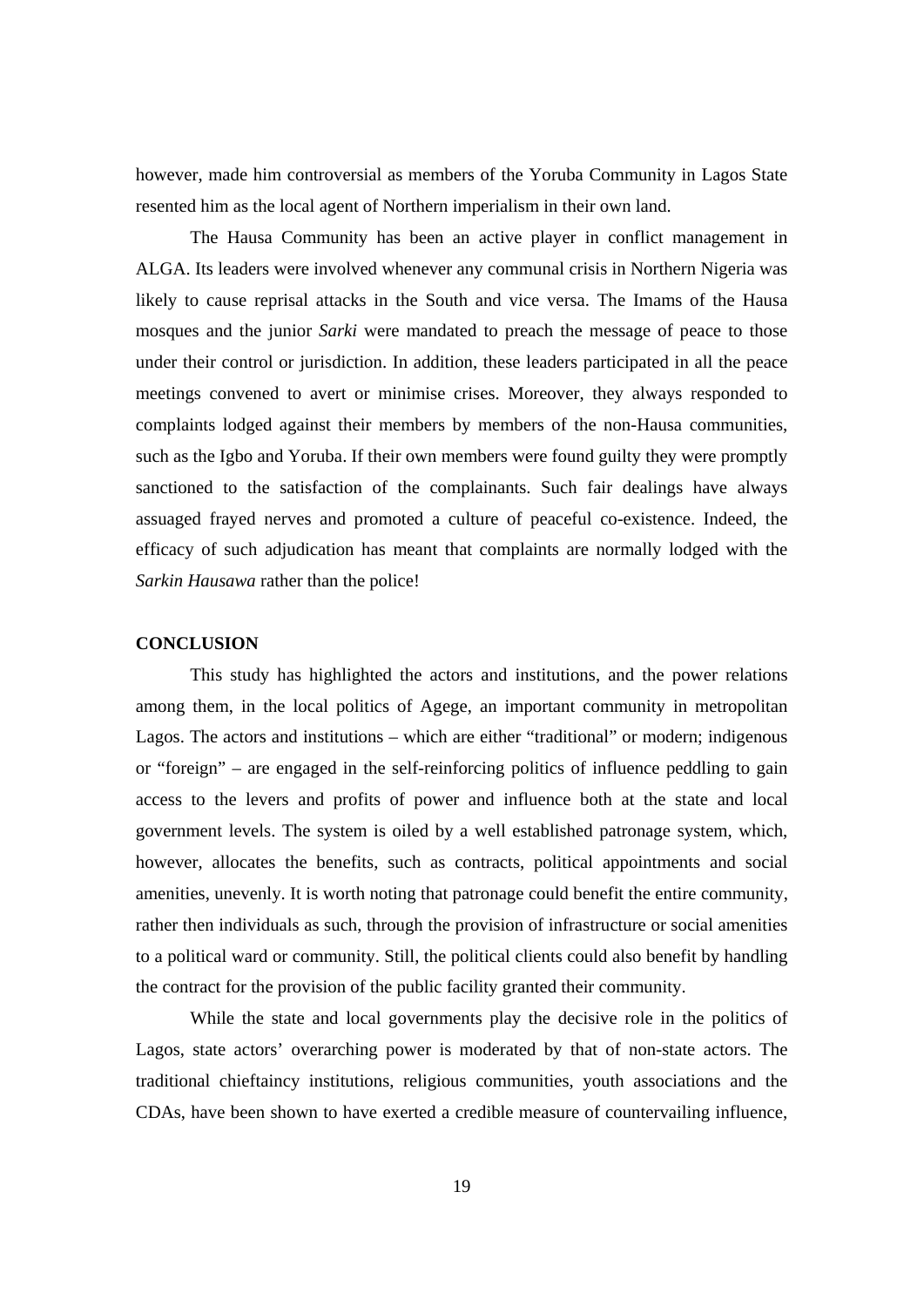though mainly as clients. Even the "stranger" communities have succeeded in registering their impact in the politics of the community. Security, provision of infrastructure and control of common facilities are the points of convergence of these diverse elements. State and local government control of the markets has robbed the chiefs of a traditional source of income from market fees. This has accounted for the relative weakness of the chiefs vis-à-vis the former. Nonetheless, non-state actors have managed to exert some influence at the ward level on the issues of security and crime control, and in the management of common facilities. Significantly, non-governmental organizations do not feature in the administration of the wards. Women have been most active and dominant in the running of the markets (especially as *Iyaloja* of the markets), and in less formal roles in various organizations (such as CAN) at the ward level.

Each actor or institution highlighted in this study consciously strives for relevance in the public domain and seeks to exert some influence where its interests are at stake. However, they are all agreed on the need to maintain peace by forestalling or resolving conflicts, especially the politico-religious ones. Members of the "stranger" community (the "Hausa" or Northern Nigerian Muslims) have been integrated into the structure of power at the local level either through antiquity of settlement, intermarriage, demographic leverage, religious affiliation or economic importance. It is worth stressing that their common religious affiliation with many members of the indigenous ruling groups has aided their integration into the community, reinforced by the economic complementarity of both groups. In any case, their numerical significance and the antiquity of their residence has enabled them to secure electoral representation – even up to the position of vice-chairman – in the local government. Although it is not overtly stated, it is clear that traditional forms of social control – specifically, membership of "secret" (esoteric) societies such as the *Ogboni* – are employed in influence peddling in ward-level politics.

Placing this study in a comparative context within the literature on Lagos, one observes for Agege, as well as for the Ajeromi-Ifelodun (AJIF) Local Government Area (Ajegunle), the unquestioned legitimacy of the traditional institutions and other actors. Equally striking, however, is the relative powerlessness of even the "traditional" elements vis-à-vis the modern (state and local) government functionaries who exercise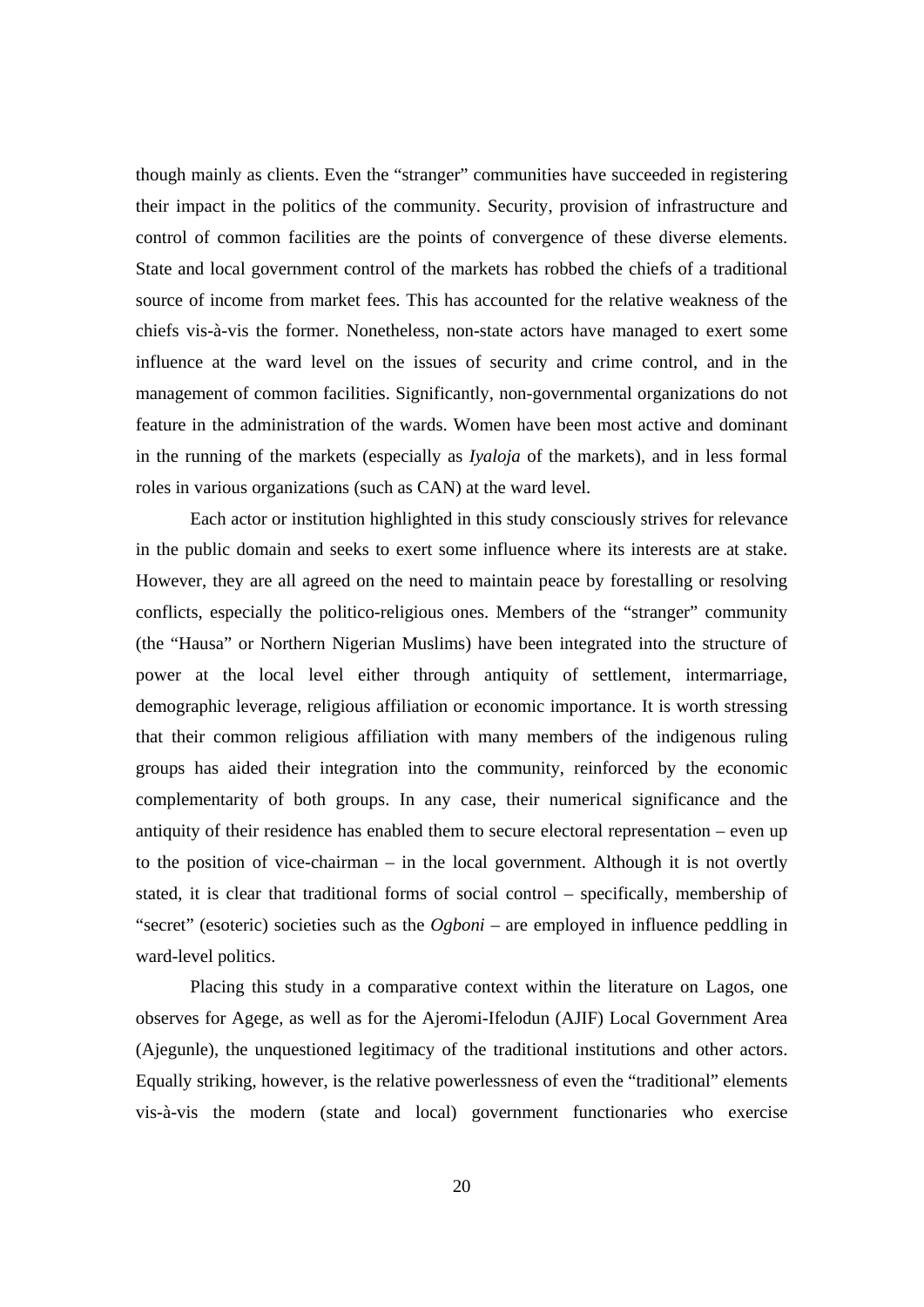considerable regulatory powers. Yet, in their relative powerlessness, the former manage to remain indispensable as political power brokers in the modern democratic politics of the state and local governments.

However, unlike the case in AJIF, there is no discernible trend towards the systematic penetration of the power structure of the "modern" system of government by the "traditional" elements (Olukoju, 2005). That is, there is no equivalent of the practice in Ajegunle of "traditional" elements successfully penetrating and straddling the "modern" sector through electoral politics and employment within the structures of the local government.

Second, unlike in AJIF, there is no evidence that chieftaincy families in ALGA have been re-inventing themselves by embarking on a systematic take-over of titles hitherto given to "settlers." Princes of the Oluwa and Ojora royal houses in Ajegunle now bid for the *baale*ship, a subordinate and an ordinarily less glamorous position in the chieftaincy hierarchy, because of its new importance in the evolving political order at the local level. This also indicates that traditional title-holders in AJIF are more entrenched in the power structure than those in ALGA because of their antiquity and the less diffuse nature of traditional authority there. Third, the dominant stranger community in ALGA is Hausa-speaking, and it is less in number and diversity than that of AJIF. In contrast, Southern Nigerian settlers are the more important elements in the stranger community in Ajegunle. Fourth, and arising from this, are the implications for the nature of conflicts in AJIF and ALGA between the Yoruba and the dominant "stranger" community: conflicts in AJIF between the Yoruba and Izon, for example do not have any religious undertones unlike the one between the Yoruba and the Hausa. Moreover, Hausa/Yoruba conflicts in both ALGA and AJIF reflect the trend of national politics elsewhere and often take the form of reprisals for killings in the North and vice versa. In the case of Yoruba/Izon ethnic tension in AJIF, it is generally the product of local grievances.

On the whole, non-state actors play an important role in Agege, as in other wards of Lagos. The CDAs, for example, initiate and execute self-help projects where the government had failed or been slow in responding to requests for state intervention. The Associations have had to resort to community mobilization to solve pertinent problems of electricity and water supply, insecurity and poor road access. As well, most of the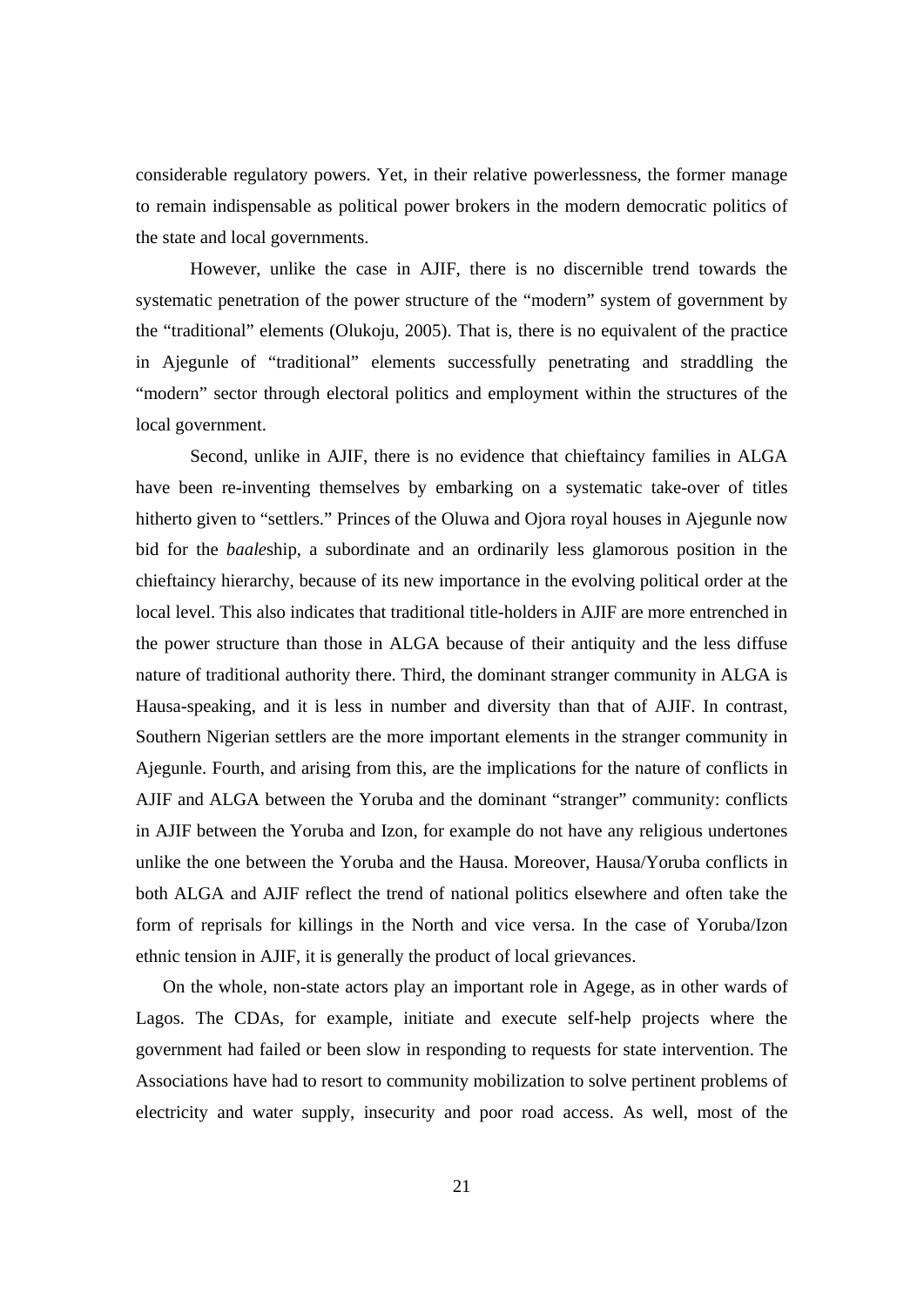facilities in the markets – toilets, water supply and security - have been provided by market associations.

This study has demonstrated the need for ward-level analysis for a better appreciation of the dynamics and trajectories of politics (governance) in a densely populated and diverse settlement like Lagos. It also indicates that there is a symbiotic, though uneasy, working relationship between the "traditional" and "modern" actors and institutions. While there is a striking invisibility of NGOs at this level of governance, CDAs appear to be functioning as a *de facto* fourth-tier of government.

# **NOTES**

\* Paper originally presented at the Institut für Ethnologie und Afrikastudien, Johannes Gutenberg Universität, Mainz, Germany, 13 July 2005. Funding for the research leading to this publication was provided by the French Government under the Programme on Urban Development (PRUD), coordinated by Professor Odile Goerg of the University of Paris VII. The research assistance of Lanre Davies is gratefully acknowledged.

- 1. This paper reports on an aspect of an ongoing project and has been restricted in scope to developments up to 2004, owing to the developments alluded to in the note below.
- 2. The Lagos State Government has since created additional local governments, increasing the number from 20 to 57, a decision that was challenged by the Federal Government. Though the Supreme Court ruled in its favour, the state government has not been able to make good its victory owing to the intransigence of the Federal Government. Hence, the unit of analysis (ALGA) in this paper existed in law but not in fact. However, in July 2005, the Lagos State Governor yielded to the political pressure exerted by the hostile PDP Federal Government to scrap the local governments and revert to the twenty local government units in the Constitution. There is an extensive coverage (news and analysis) of this in, among others, *The Punch* (Lagos), 29 July 2005.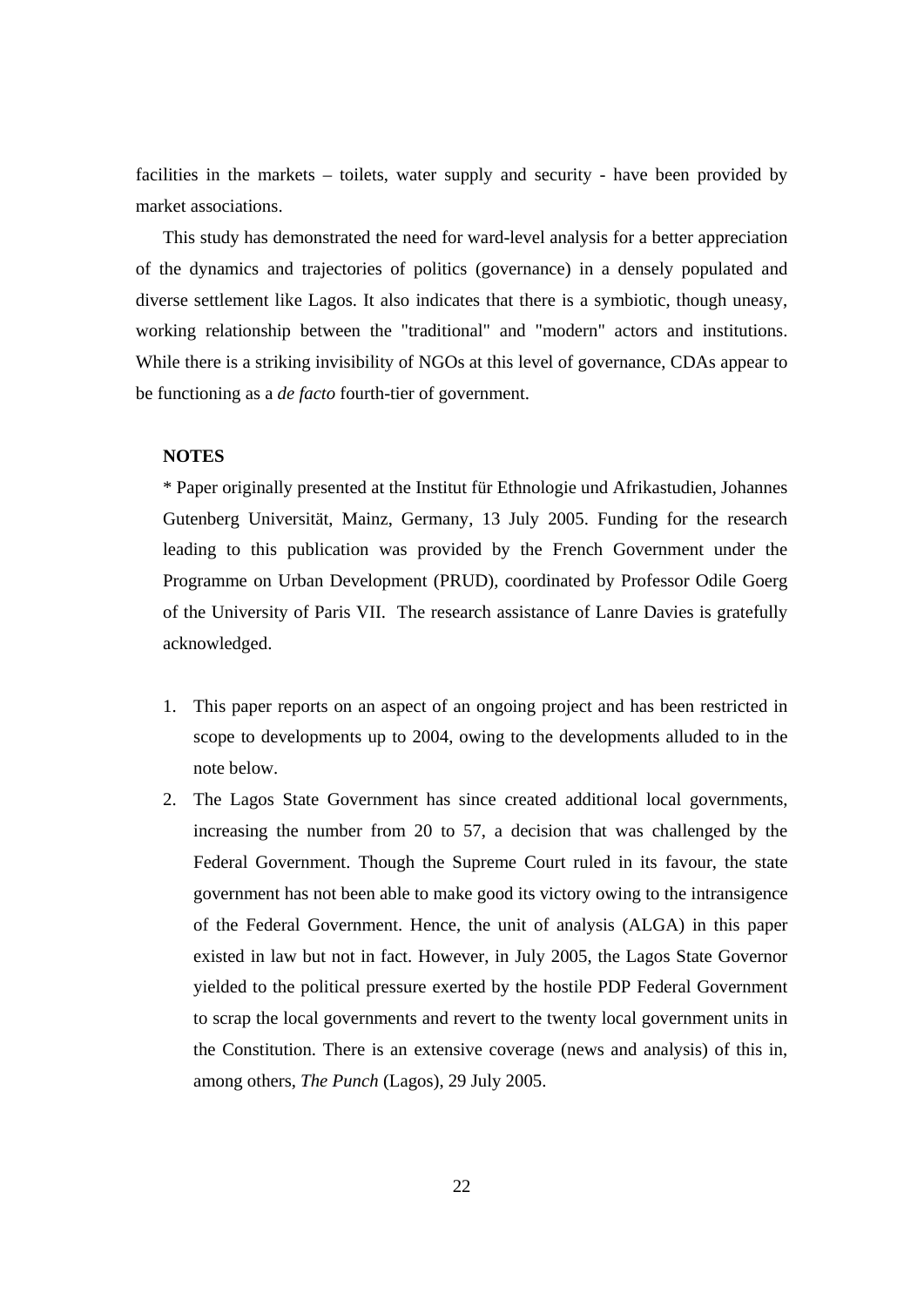# **1. PRIMARY SOURCES:**

# **I. Interviews: Particulars of Informants:**

- 1. Aaro, (Alhaji) N. 45 years, Chairman, Ikeja CDC, 27 Alhaji Bashir Street, Ojodu, 30 September and 1 October 2003.
- 2. Abbas, (Alhaji) Lawal. 60+ years, *Ciroma* (Crown Prince), Hausa Community, 19 Issa Street, Ward D, Agege, 11 October 2003.
- 3. Adegbenro, (Alhaji) Kareem. 84 years, Chief *Tafsir*, Agege Central Mosque, 9 Bakare Lane, Agege, 12 October 2003.
- 4. Adeniji, (Mr.) K.K. 33 years, Clerk, Chieftaincy Committee Section, ALGA Secretariat, Agege, 3 October and 5 November 2003.
- 5. Adetoro, Venerable H.A. 40+ years, Church Minister, Saviour's African Church Cathedral, Atobaje, 10 October 2003.
- 6. Aileru (Alhaji & Chief). 78 years, *Ekerin Afobaje* of Agege, member of some State Government Committees, Aileru Close, Atobaje, Agege, 30 August, 10 September, 4, 5 and 19 October 2003.
- 7. Ajagunna, (Chief) L.I. 62 years, *Baale* of Keke, Agege, 4 October 2003.
- 8. Akintoye, (Prince & JP) J.O. 60+ years, Welfare Officer, CDC, Agege, 7 October 2003.
- 9. Balogun, (Alhaji), 60+ years, Muslim Community Leader, Adebari Street, Atobaje, Agege, 10 October 2003.
- 10. Balogun, (Mr.) O. 40+ years, Community Development Office, Ikeja, 4 and 9 September 2003.
- 11. Bankole, (Chief), 66 years, Ex-Officio Member and immediate past (two-term) Secretary, Agege CDC and Treasurer, Morcas CDA, 1 Bankole Street, Morcas Area, Agege, 6 October 2003.
- 12. Kareem, (Mrs)Yinka, 40+ Under-Secretary Shoe Sellers Association, 12 October 2003.
- 13. Malik, (Mr.) M.O., 32 years, former Welfare Officer, Agege Local Youth Council, State General Secretary, Sheriff Guards of Nigeria, Information Office, ALGA, 6 and 20 October and 5 November 2003.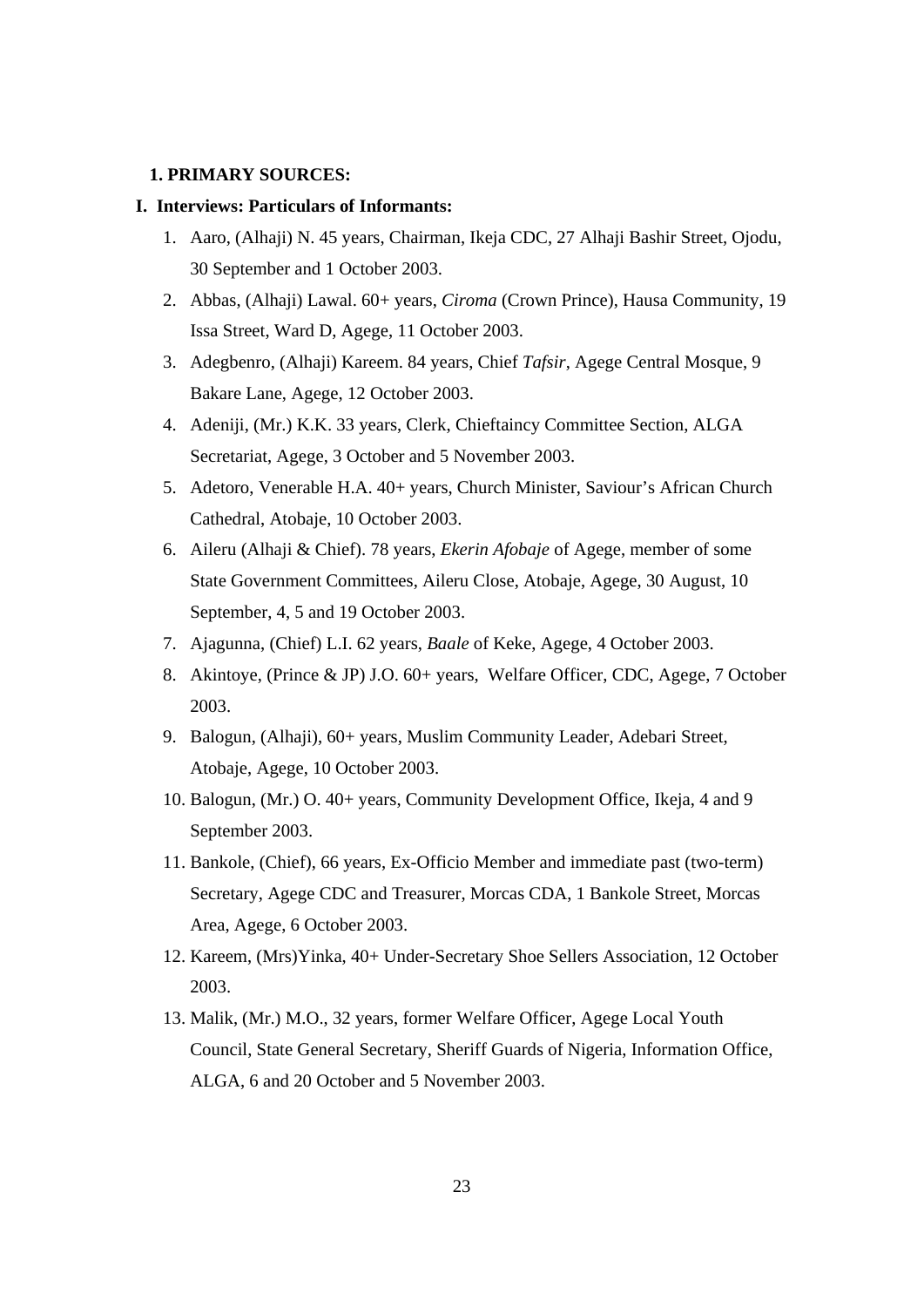- 14. Ojedele, (Mr.) J.O., 50+ years, Community Leader, Idi Mangoro CDA, 7 October 2003.
- 15. Oluwaseun-Hicks, (Mr) B, 40+ years, Senior Community Development Inspector, ALGA Secretariat, 2 October 2003.
- 16. Oni, (Mrs) Kudirat, 40 years, Under Secretary, Hardware Association, Agege, 12 October 2003.
- 17. Onilude, (Alhaji) S.A., 42 years, Senior Community Development Officer, Ikeja Local Government Area, 4 and 11 September 2003.
- 18. Oseni, (Mr.), 60+ years, Chieftaincy Officer, Ikeja LGA, 15 September 2003.
- 19. Ositelu, (Mrs) C.O., 70+ years, *Iya Ijo* Methodist, Matron, CAN, Agege Chapter and Officer of the Order of Wesley, Nigeria and Overseas, 9 October 2003.
- 20. Personal Assistant (PA) to Dawodu, (Mr), 40 years, Ikeja Local Government Legal Office, 8 September 2003.
- 21. Salako, (Mrs) Adeola, 40+ years, Information Officer, ALGA, 6 October 2003.
- 22. Sarki, (Alhaji) Musa, 60+ years, *Waziri* (Prime Minister), 3 Iyalode-Obe Street, Isale-Oja, Agege, 12 October 2003.
- 23. Seriki, (Mrs) R., 50+ years, Community Leader, Orile Women Association, 6 October 2003.
- 24. Shita, (Alhaji) Surakat, 63 years, General Secretary, Agege Local Government Market Men and Women Association and *Asiwaju Adeen*, Isale-Oja Mosque, 50 Market Street, Agege, 11 October 2003.
- 25. Sodeinde, (Alhaji), 60+ years, Muslim Community Leader, Atobaje, Agege, 10 October 2003.
- 26. Solomon, (Mr), 40+ years, Deputy Information Officer, Ikeja LGA, 8 September 2003.
- 27. Williams, (Captain, ret.) I.O., 60+ years, Community Leader, Iloro CDA, 8 October 2003.

# **II. Archival Material (National Archives of Nigeria, Ibadan)**

| Comcol $1\,739$ vol. II | Census 1931: Lagos Colony Population and Statistics |
|-------------------------|-----------------------------------------------------|
| Comcol 1 1185           | Lagos Town Market Dues, 1931-32                     |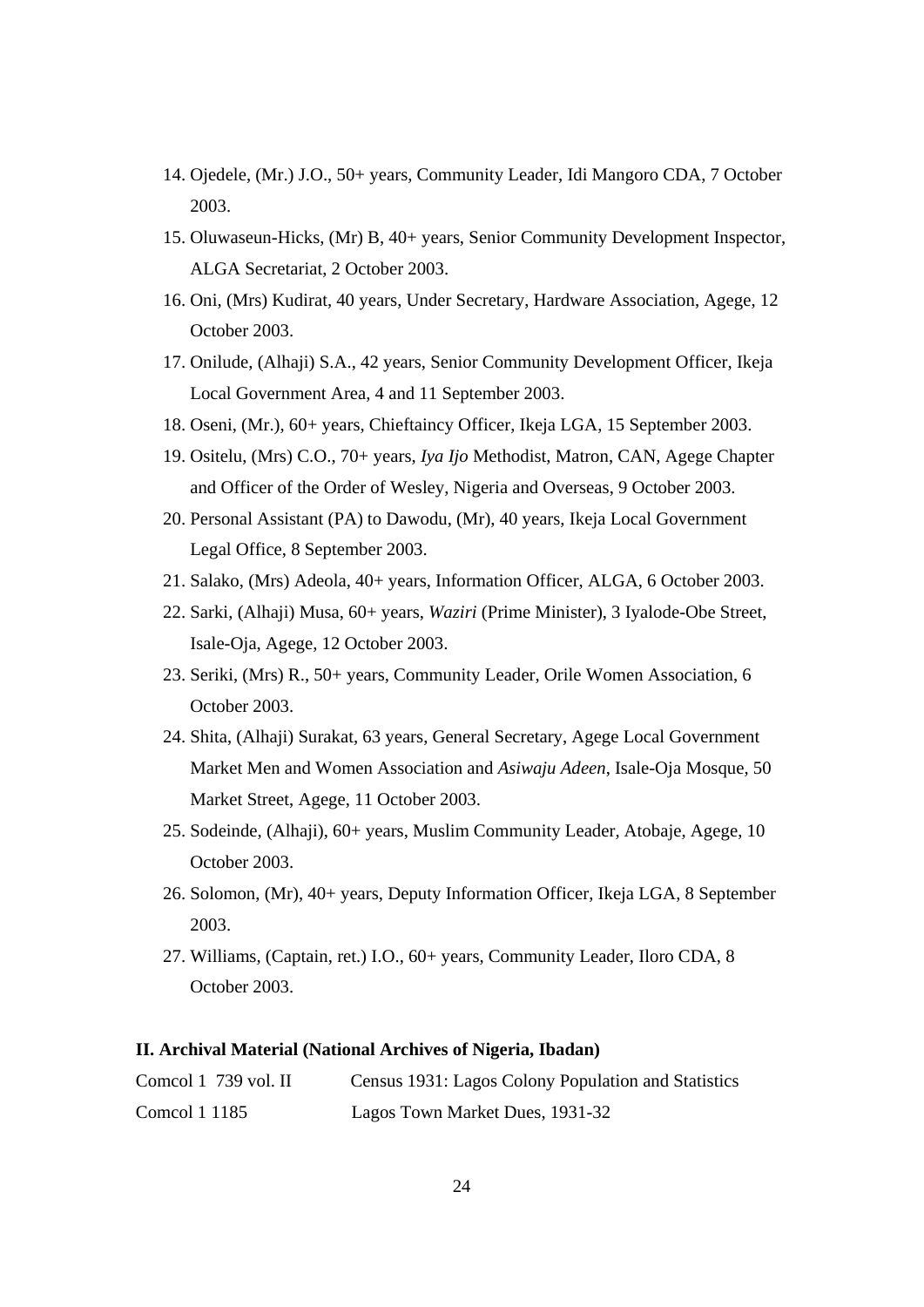| Comcol 1 1343      | Lagos Suburban Development, 1932-36                               |
|--------------------|-------------------------------------------------------------------|
| Comcol 1 1368      | Market and Street Trading in Lagos, 1932-36                       |
| Comcol 1 3340/S.14 | Reconstruction of Agege Market, 1951-54                           |
| CSO 26/4 51045     | Colony of Lagos Annual Reports, 1918-21                           |
|                    | CSO 26/4 09512 vols. I-XI Colony of Lagos Annual Reports, 1922-38 |

# **2. SECONDARY SOURCES**

### **A. Books And Journal Articles:**

- Adebayo, A.G. 1987. "Lagos: The Choice and Position of a Federal Capital," In Adefuye et al (eds.), *History of the Peoples*, pp. 306-320.
- Adefuye, Ade, B. Agiri and Jide Osuntokun (eds.). 1987. *History of the Peoples of Lagos State*, Lagos: Literamed.
- Aderibigbe, A.B. (ed.). 1975. *LAGOS: The Development of an African City*, Lagos: Longman.
- Baker, Pauline. 1974. *Urbanization and Political Change: The Politics of Lagos, 1917- 67*, Berkeley: University of California Press.
- Barnes, Sandra.T. 1986. *Patrons and Power: Creating a Political Community in Metropolitan Lagos*, Manchester: Manchester University Press.
- Lawal, Kunle (ed.). 1994. *Urban Transition in Africa: Aspects of Urbanization and Change in Lagos*, Lagos: Pumark.
- Lawal, Adebayo A. 2004. "Markets and Street Trading in Lagos," in Toyin Falola and Steven J. Salm (eds.), *Nigerian Cities*, Trenton, NJ: Africa World Press, pp.237-54.
- Okonkwo, Bishop Mike. 2002. "The Fate of Nigerians Amidst the Warring Political Elephants," (advertorial by the Pentecostal Fellowship of Nigeria), *The PUNCH* (Lagos), 20 September

Olowu, Dele. 1990. *Lagos State: Governance, Society and Economy*, Lagos: Malthouse.

- Olowu-Adekoya, O. 2003. *Agege Patriots*, Lagos: n.p.
- Olugbemi, S.O. 1987. "The Administration of Lagos State, 1967-1979," In Adefuye et al. (eds.), *History of the Peoples* pp.321-337.
- Olukoju, Ayodeji. 1993. "Population Pressure, Housing and Sanitation in West Africa's